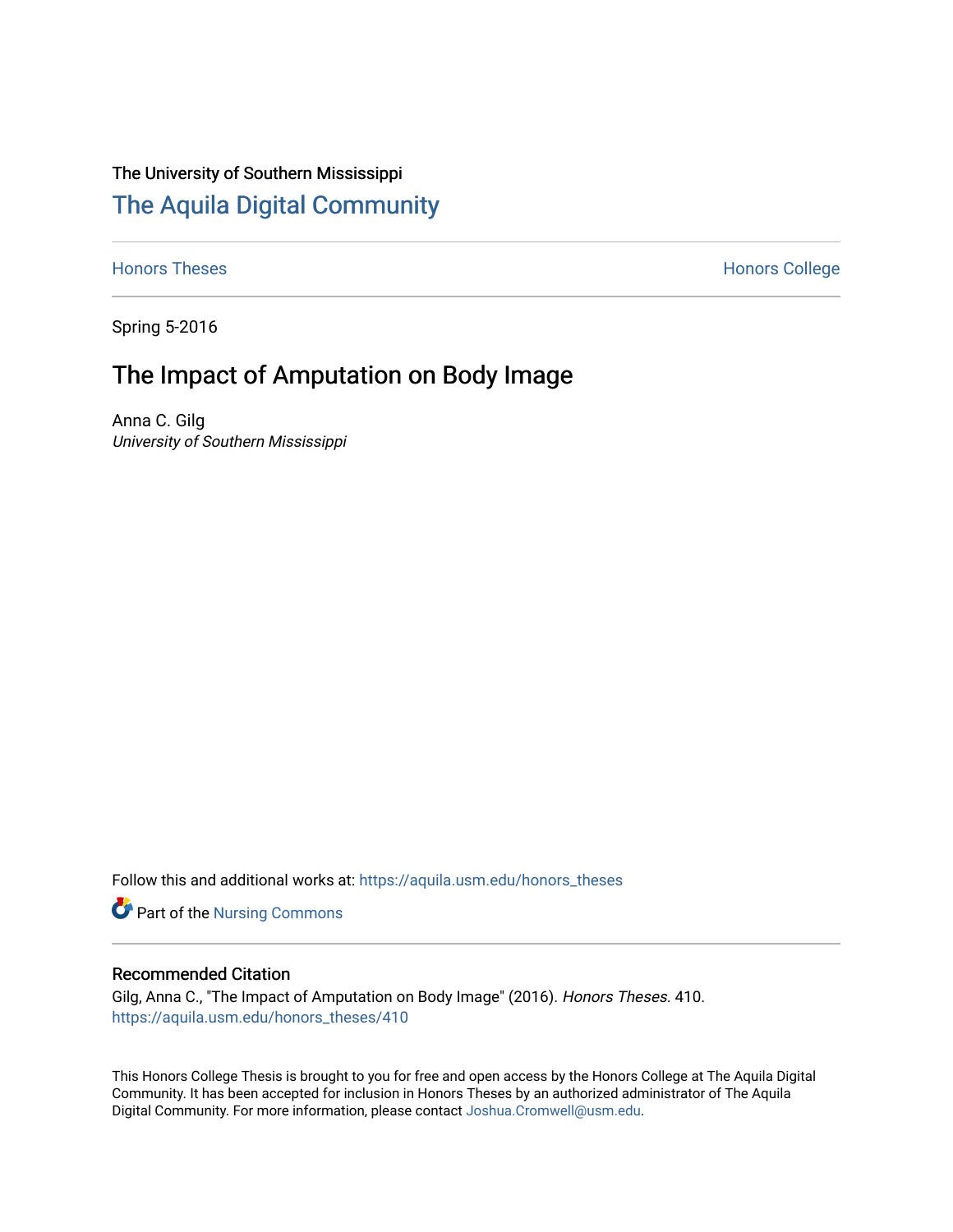The University of Southern Mississippi

The Impact of Amputation on Body Image

by

Anna Catherine Gilg

A Thesis Submitted to the Honors College of The University of Southern Mississippi in Partial Fulfillment of the Requirement for the Degree of Bachelor of Science in Nursing in the Department of Nursing

May 2016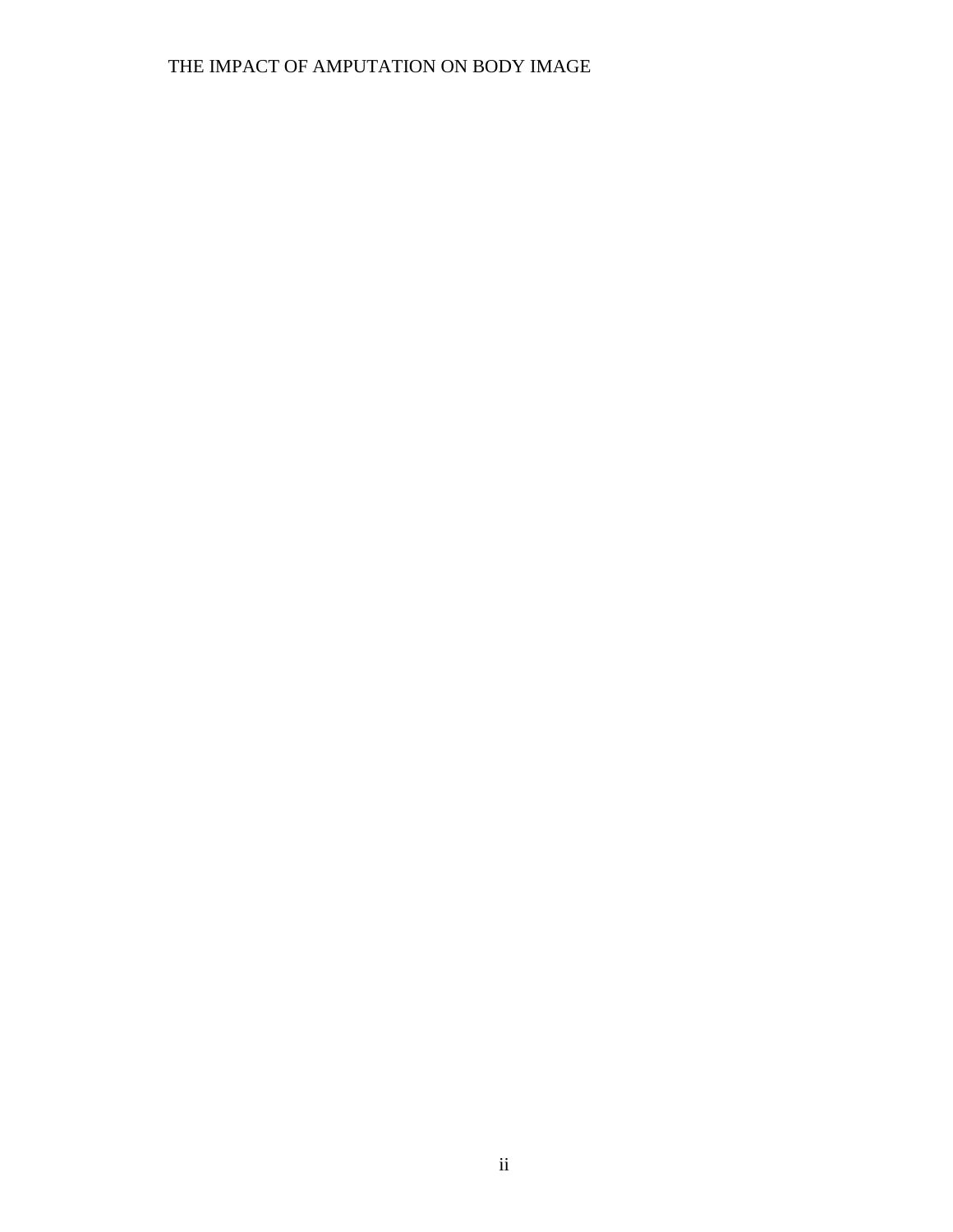**Approved by**

Elizabeth Tinnon, Ph.D., Thesis Adviser Assistant Professor of Nursing

\_\_\_\_\_\_\_\_\_\_\_\_\_\_\_\_\_\_\_\_\_\_\_\_\_\_\_\_\_\_\_\_\_\_\_\_

Susan Hart, Ph.D., Chair Department of Collaborative Nursing Care

\_\_\_\_\_\_\_\_\_\_\_\_\_\_\_\_\_\_\_\_\_\_\_\_\_\_\_\_\_\_\_\_\_\_\_\_

Ellen Weinauer, Ph.D., Dean Honors College

\_\_\_\_\_\_\_\_\_\_\_\_\_\_\_\_\_\_\_\_\_\_\_\_\_\_\_\_\_\_\_\_\_\_\_\_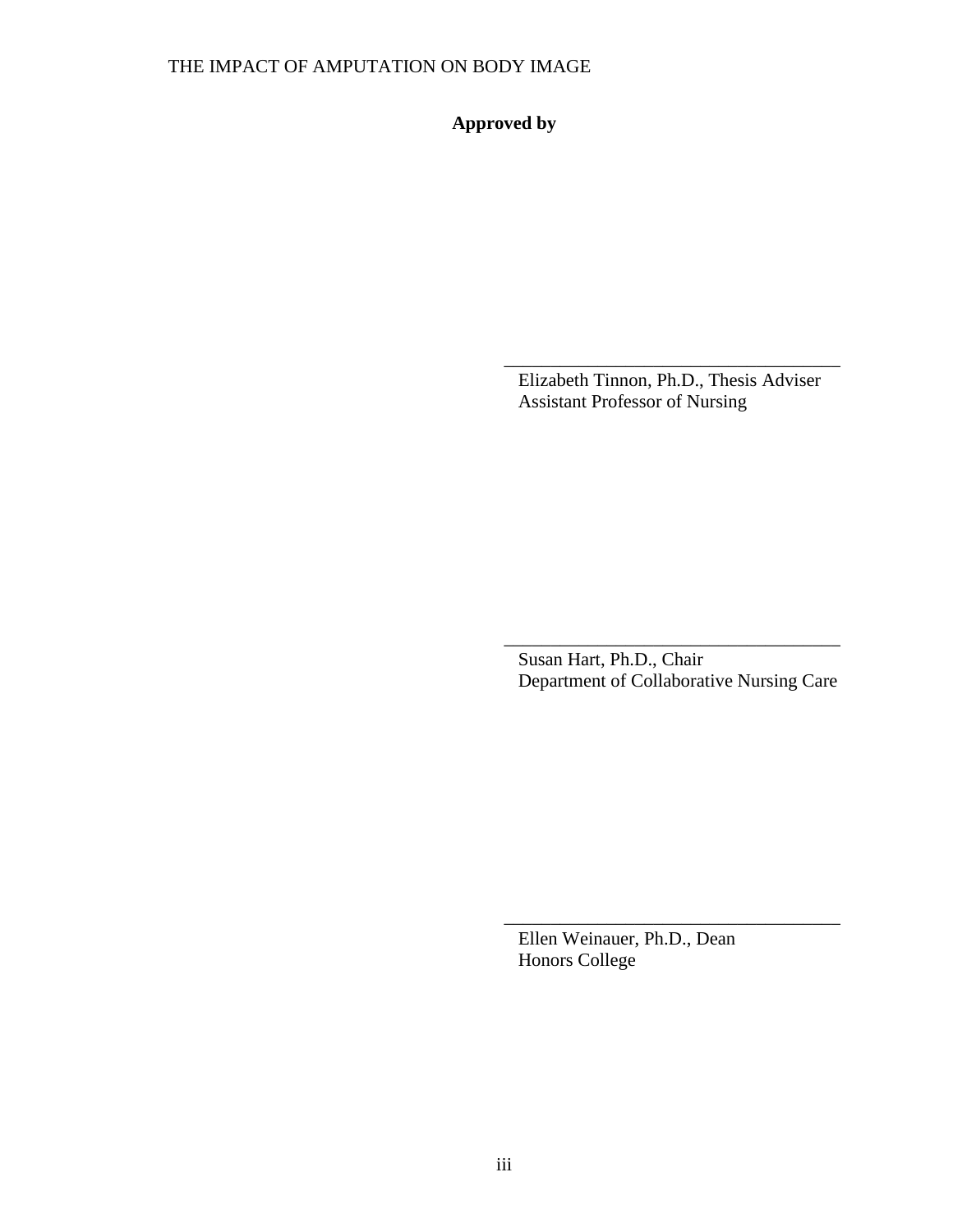#### **Abstract**

There is a lack of history regarding appearance-related concerns in healthcare. There are roughly two million people living with limb loss in the United States with nearly 185,000 amputations occurring each year. Alterations in body image are due to individuals being unable to adapt to appearance change and can take them far from their ideal body image. It has previously been discovered that amputees generally disclose negative feelings regarding their bodies.

The sample included 207 adults aged 21 years and older with lower-limb amputations. The participants completed a survey composed of demographics and the Amputee Body Image Scale. Statistical analysis was computed using a one-way ANOVA. Participants with two lower limb amputations versus one lower limb amputation experienced lower body image  $[F (1, 205) = 4.150, p = 0.043]$ . A significant difference existed in length of time since loss of limb. Participants were more dissatisfied with their body image six to ten years after amputation as opposed to other time frames  $[F (4, 202) = 4.316, p = 0.002]$ . Among people who reported losing their limb, there was a statistically significant relationship between vascular and other causes  $[F(5, 194) =$ 2.86,  $p = 0.016$ .

Amputees need emotional support. It is crucial that nurses encourage patients to confront their injuries and expose disfigurements because this can have a positive effect when helping patients adjust. The findings confirm that patients undergoing amputation experience psychological distress related to altered body image.

**Keywords:** Body image, amputation, quantitative, Amputation Body Image Scale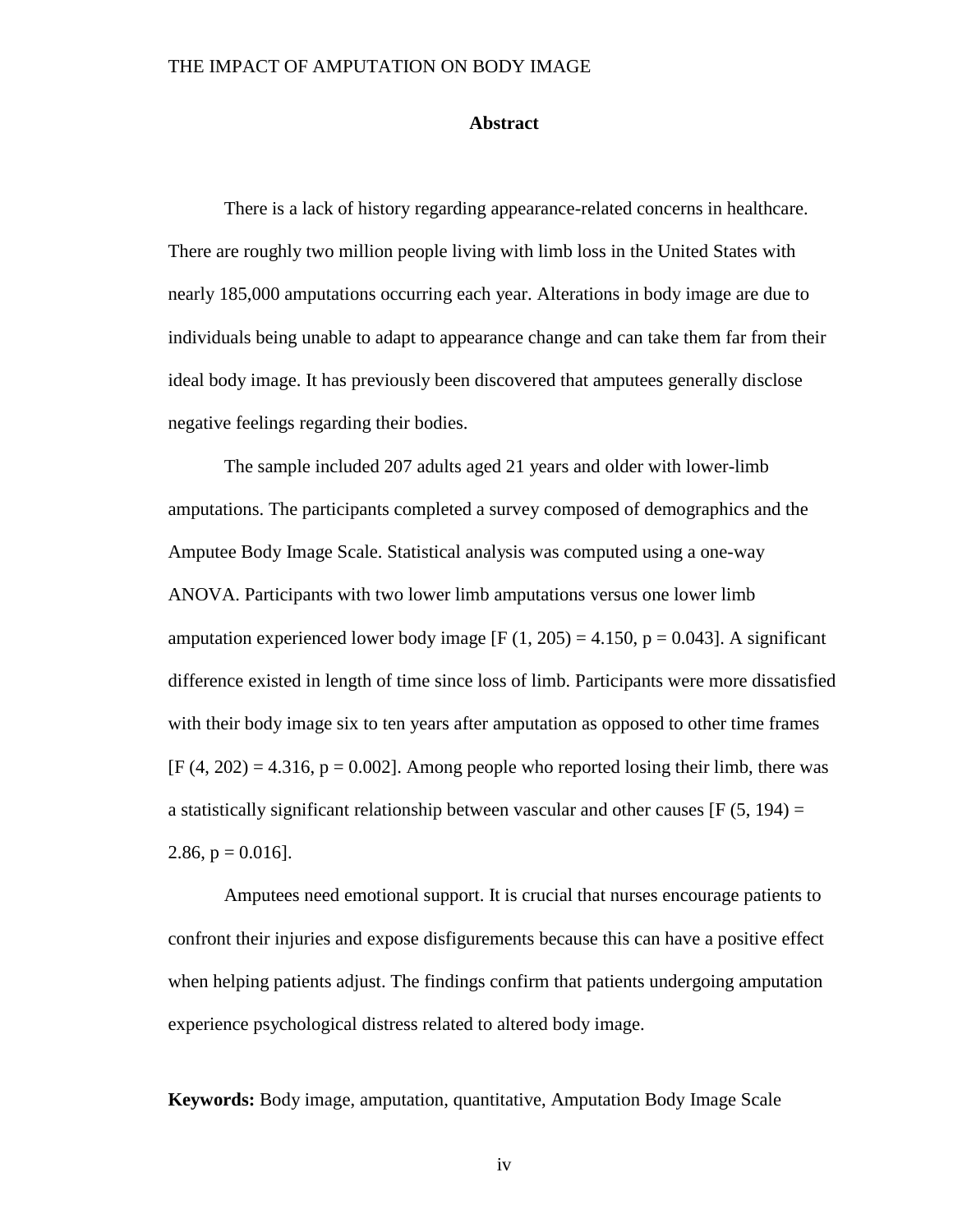## **Dedication**

I would like to dedicate this thesis to my dad, who serves as the inspiration for my interest and commitment to this research. As an amputee and compassionate healthcare professional, you have encouraged me to always do my best, overcome obstacles, never give up, and chase my dreams of becoming a nurse. Throughout my college years, you have been there to pick me up in rough times and celebrate with me in good times. I speak for many when I say that you have been such a light in my life! Thank you for your constant support, encouragement, and love!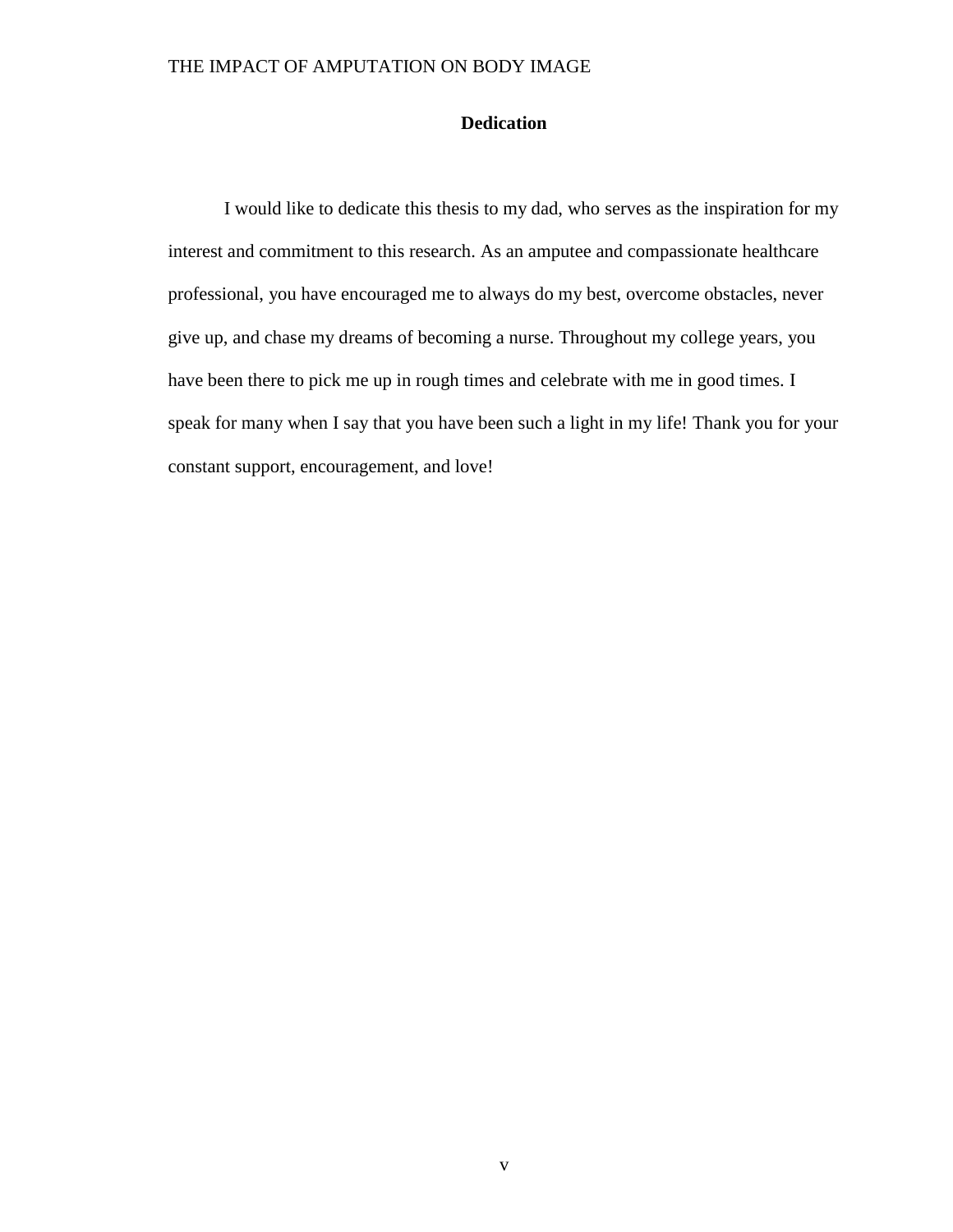#### **Acknowledgements**

I would like to thank my mom for being my biggest supporter. Mom, I couldn't have done it without you! From the very beginning, you have assured me that being successful in nursing school while doing research and writing a thesis was possible, and you were right! It wasn't easy, but having you by my side made it much more bearable. Thanks for the constant reminder that hard work always pays off!

I would also like to thank my thesis advisor Dr. Elizabeth Tinnon for agreeing to take this journey with me, keeping me on my toes throughout the entire process, and believing in me when I was down. I will never forget the hours we spent in your office but more importantly how great it felt to hear you say you were so proud of me! I want you to know that it was the encouragement I needed on days where I felt overwhelmed and exhausted. Thank you for keeping the high expectations you set at our first meeting; I have enjoyed the journey!

Lastly, I would like to thank my friends for their patience and positivity. While I'm not much of a complainer, I know that a large part of what I discuss is nursing school and my research. Thanks for listening to me, motivating me, and still including me in fun every once in a while!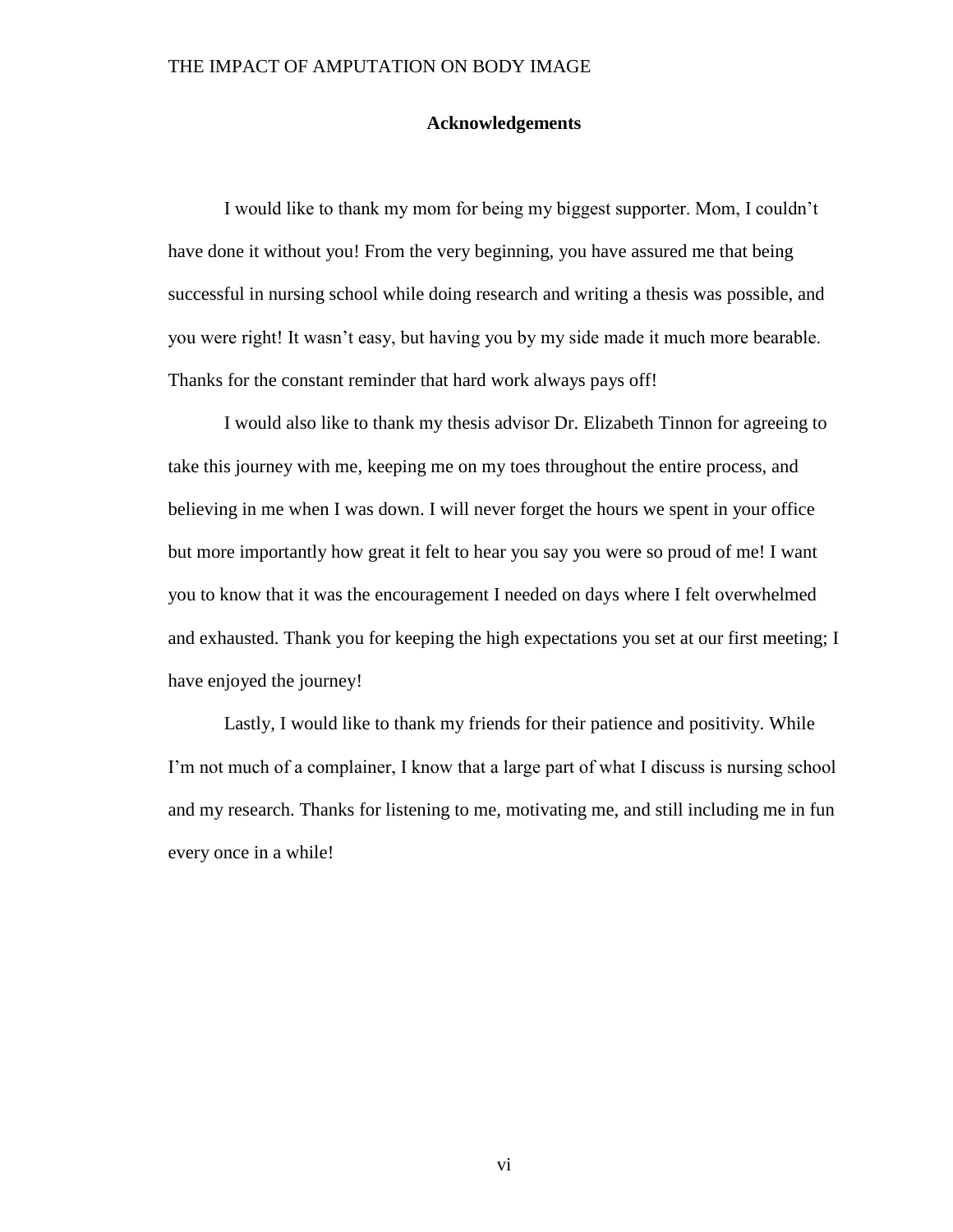## **Table of Contents**

| Amputation                      |  |
|---------------------------------|--|
| Prosthetics                     |  |
| <b>Body Image</b>               |  |
| <b>Current Studies</b>          |  |
|                                 |  |
| Sample and Procedure            |  |
| Instrumentation                 |  |
| Data Analysis                   |  |
|                                 |  |
|                                 |  |
| Discussion                      |  |
| <b>Implications for Nursing</b> |  |
| Limitations                     |  |
| Recommendations                 |  |
|                                 |  |
|                                 |  |
|                                 |  |
|                                 |  |
|                                 |  |
|                                 |  |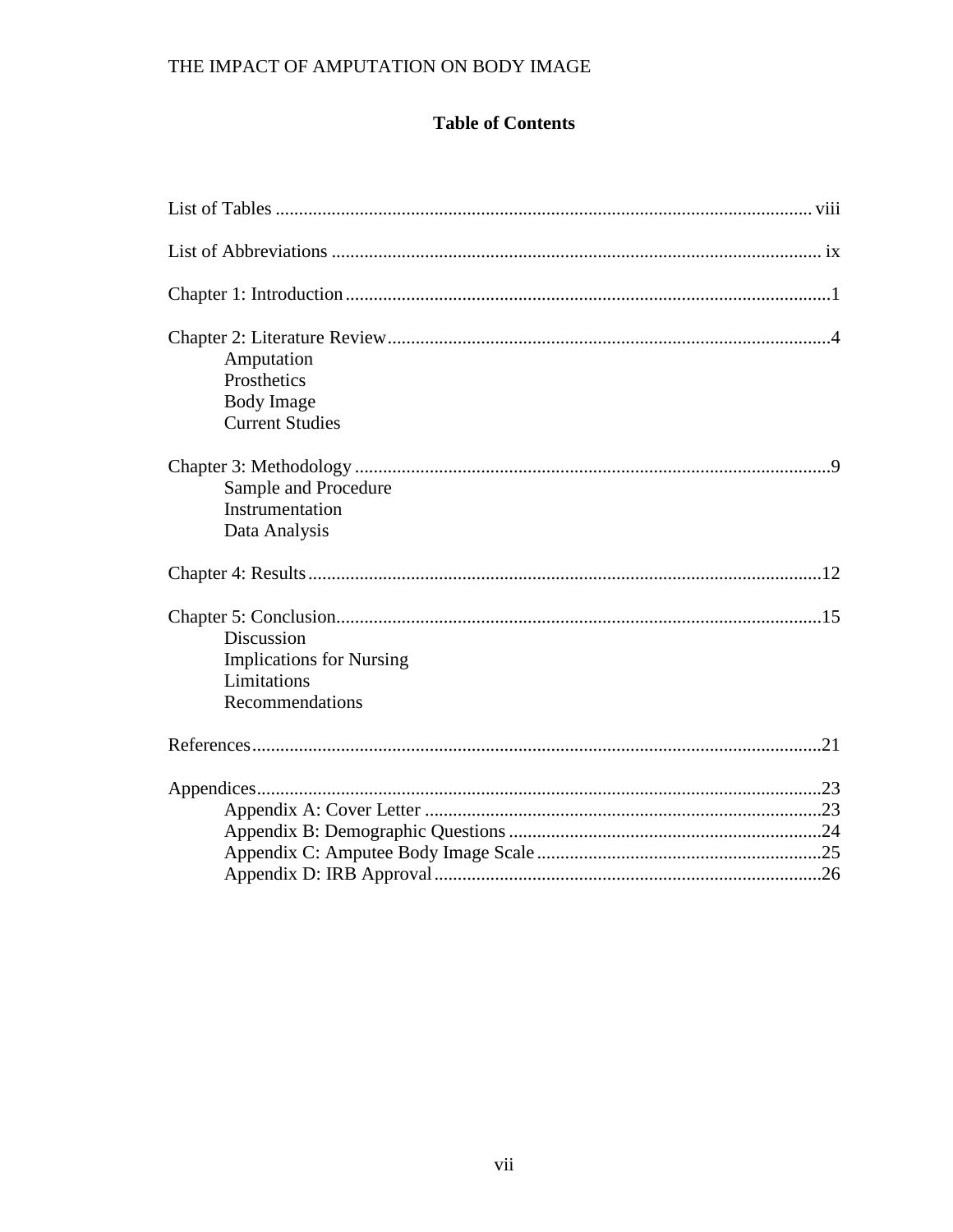## **List of Tables**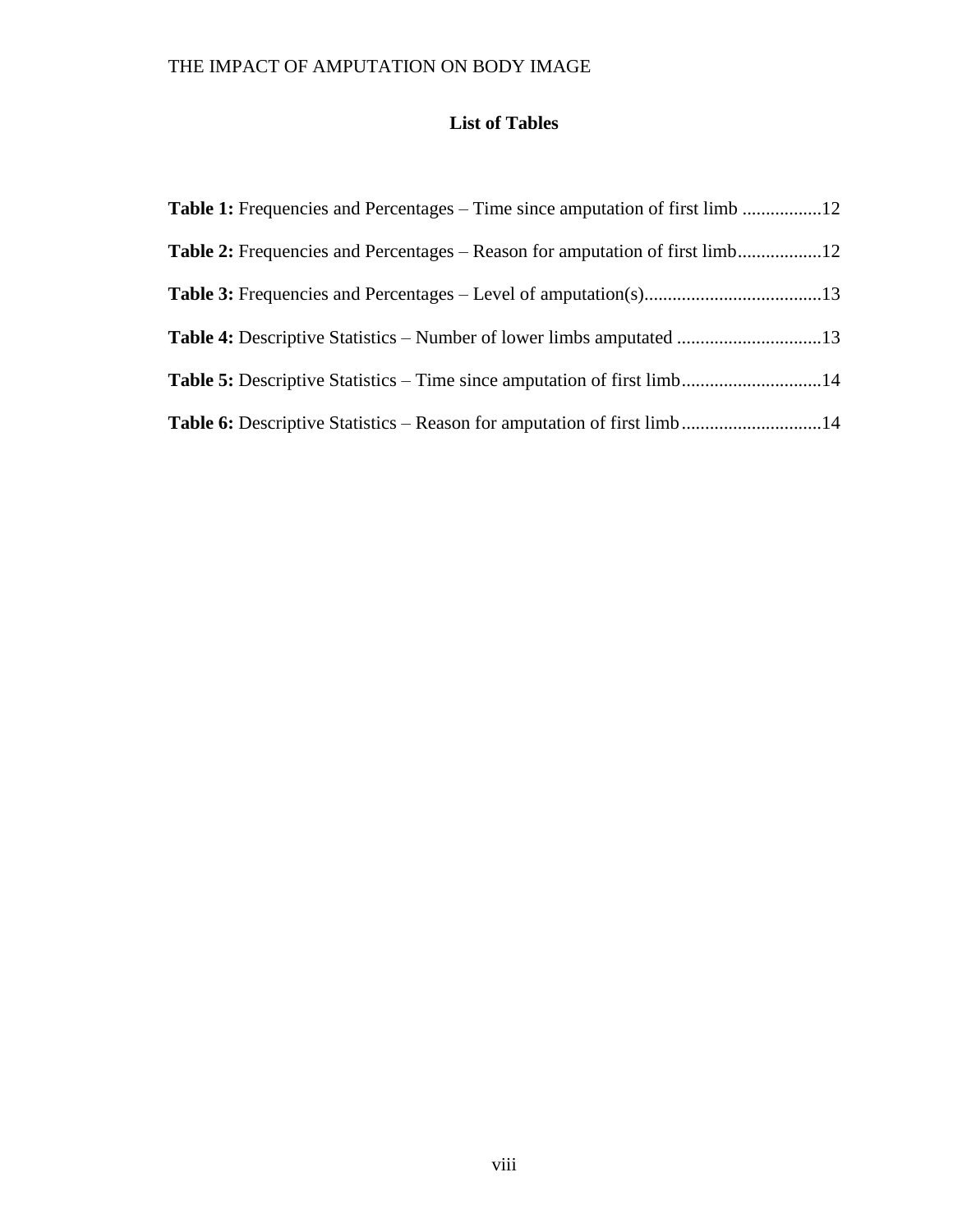## **List of Abbreviations**

| <b>ABIS</b> | <b>Amputee Body Image Scale</b> |
|-------------|---------------------------------|
|-------------|---------------------------------|

- ANOVA Analysis of Variance
- IRB Institutional Review Board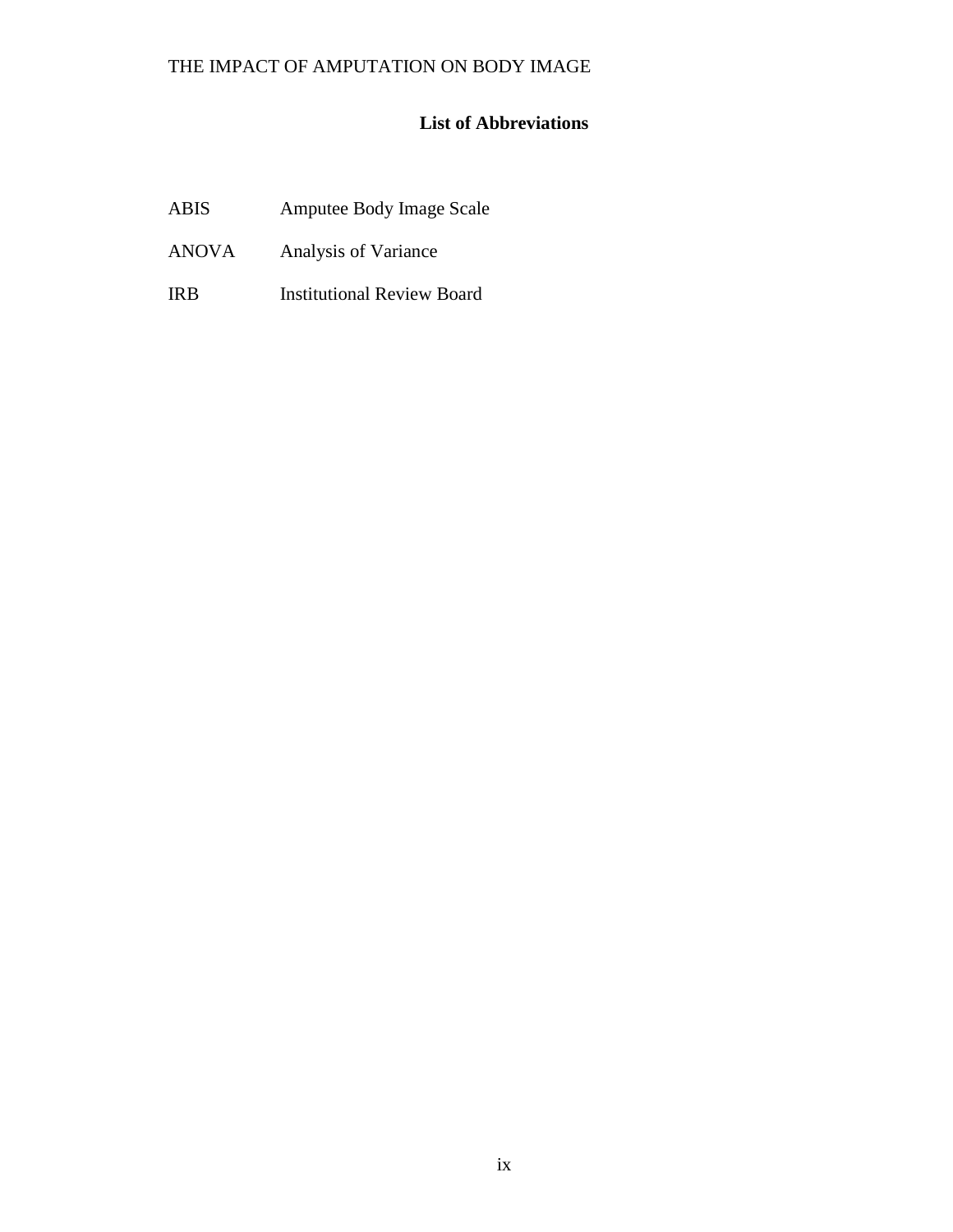#### **Chapter 1: Introduction**

The concept of body image encompasses the way in which a person feels that his or her body image will affect interactions, playing a significant role in social and interpersonal relationships (Bessell, Dures, Semple, and Jackson, 2012). In this study, body image is defined as "the mental picture people have of their physical self, and equally important, the mental picture they believe others have of them" (Bessell, Dures, Semple, Jackson, 2012, p. 1138). This mental image incorporates perceptions of and attitudes towards appearance, functionality, and sexuality. The concept also includes a person's opinion of how their body image influences intimate and social interactions, allowing it to significantly affect various relationships (Bessel et al., 2012). Body image is not permanent but is characterized by constant change as a result of development and the environment (McRobert, 2012). The changes in appearance that many people endure as a result of trauma or disease can completely alter one's pre-existing body image and take him or her far from his ideal body image. For example, decreased body image can result in poor social skills or anxious and distracted behavior where individuals attempt to hide their feature in some way (Bessell et al., 2012). Alterations in body image are due to an individual being incapable to adapt to the appearance change (McRobert, 2012). These changes in body image set up "a series of emotional, perceptual, and psychological reactions" (Breakey, 1997, p. 58).

One reason for lack of history regarding appearance-related concerns in healthcare is the dominance of the biomedical model, which focuses on the separation of mind and body. An integrated model is currently the recommended approach that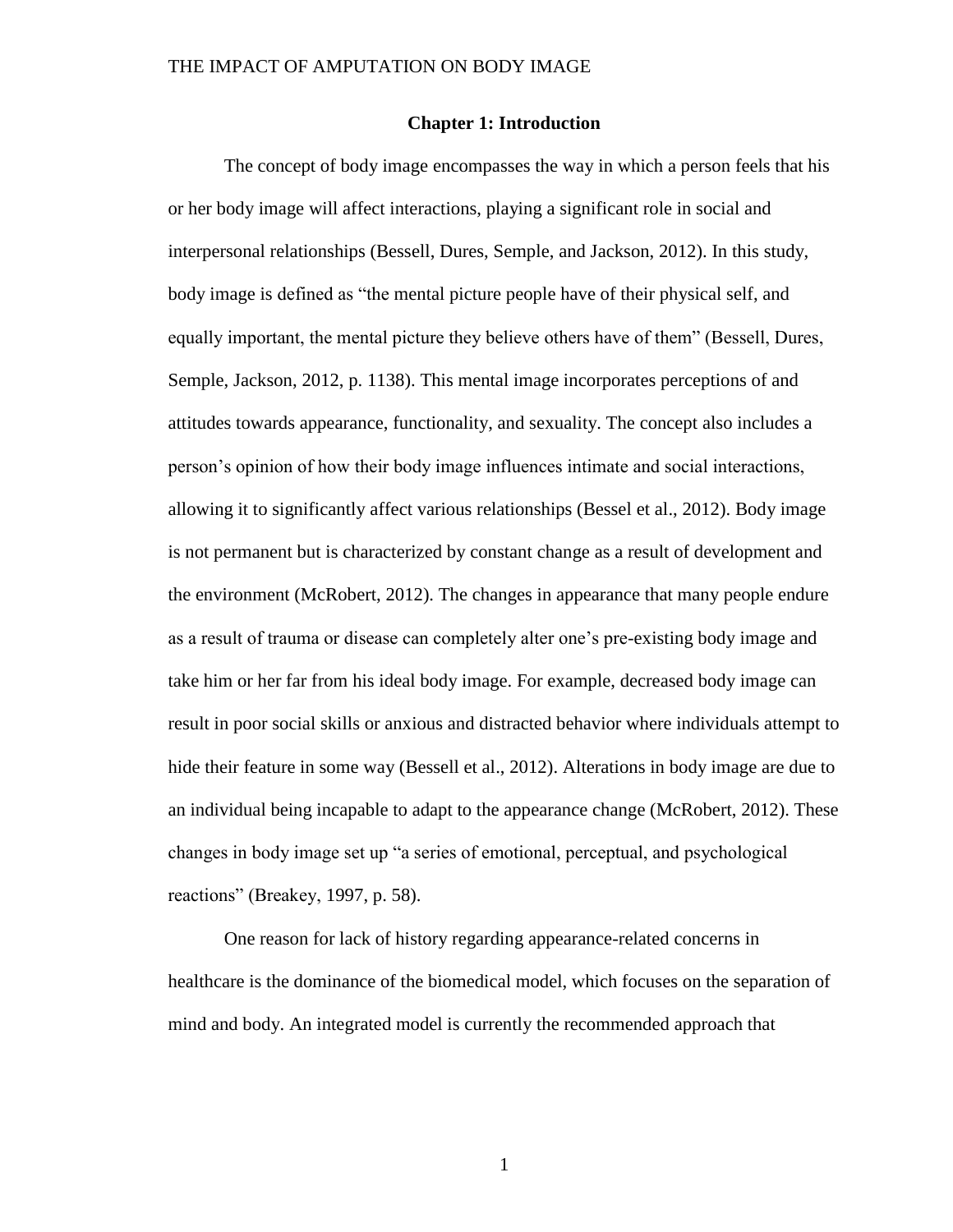addresses body image with appearance concerns. In the present day, there is growing recognition of the importance of appearance (Bessell et al., 2012).

Focusing on one specific change in appearance, the Amputee Coalition of American reports that there are roughly two million people living with limb loss in the United States with nearly 185,000 amputations occurring each year. Approximately 54% of amputations are due to vascular diseases such as diabetes and peripheral artery disease, while 45% are the result of trauma. Less than 2% of amputations are related to cancer (Amputee Coalition of America, 2014). The prevalence of amputation rises steeply with increased age; approximately two-thirds of amputations occur in patients who are at least sixty years old (Atherton & Robertson, 2006). In the studies performed on body image in amputees by Dr. James Breakey (1997), Holzer, Sevelda, Fraberger, Bluder, and Kickinger (2014), Coffey, Gallagher, Horgan, Desmond, and MacLachlan (2009), and Atherton and Robertson (2005), it was discovered that amputees generally disclose negative feelings regarding their bodies. When an individual has a limb amputated, the person tends "to compare the appearance of his or her body and functional capabilities to others'," which makes it difficult "for the amputee to have a positive attitude toward his or her body" (Breakey, 1997, p. 58-59). Due to this, it is thought to potentially lead to a long-term disorder in an individual's body experience (Breakey, 1997). However, prosthetic devices have been used for hundreds of years to assist amputees in preserving their quality of life and supporting them in their activities of daily living. Great strides have been and are being made by increasingly skilled and educated prosthetic professionals that positively affect the ever-demanding user population (Cochrane, Orsi, Reilly, 2001).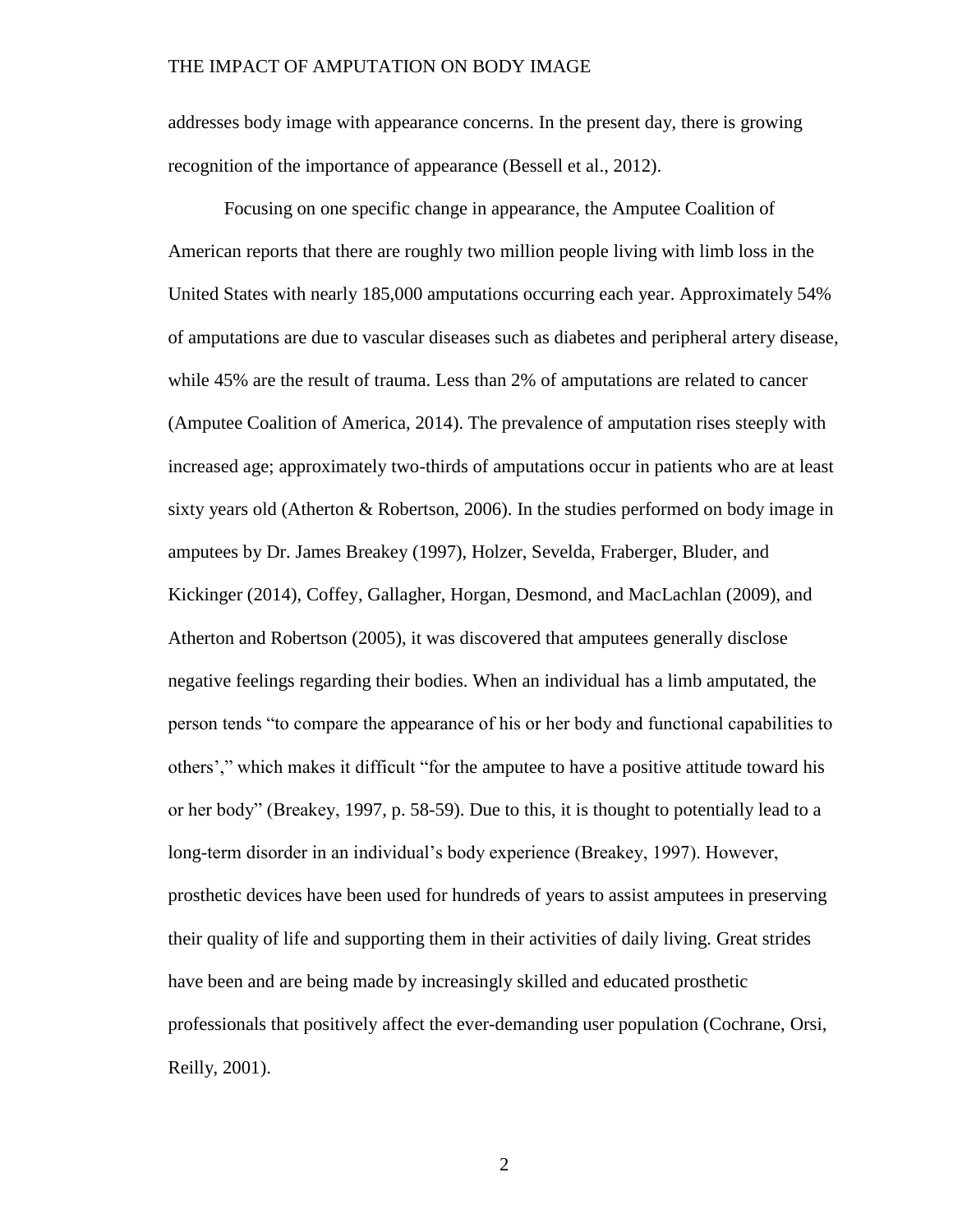Few studies have been reported in the literature in the area of research on body image and the amputee.

Compounding the problem is the general public's misconception about prostheses and their function. For example, media hype of amputees running in the Boston Marathon or climbing mountains colors viewers' perceptions, preventing them from fully realizing the emotional impact this loss can have on the individual (Breakey, 1997, p. 58).

The need for emotional support is where nurses and other healthcare professionals can help improve this problem. Due to the belief that individuals must face a sequence of confrontations in order to adjust to disfigurement, the significance of social and family support in the process of adjusting to a changed appearance should be stressed. Nurses should assess and be concerned with psychological issues in their patients. It is crucial that they provide support "to encourage patients to confront their injuries and gradually expose disfigurements to the public" because this can have "a very positive effect when helping patients to adjust" (McRobert, 2012, p. 30).

The research question that will be addressed is as follows: What is the impact of amputation on body image? As explained above, there is a need for this study because little research has been done on this topic. Most of the research that has been performed focuses on a very specific group of amputees such as amputees who lost a limb secondary to diabetes or as a result of being in combat. The objective is to gather information in an effort to increase healthcare professionals' knowledge regarding the psychological effects on a person who has lost one or more limbs.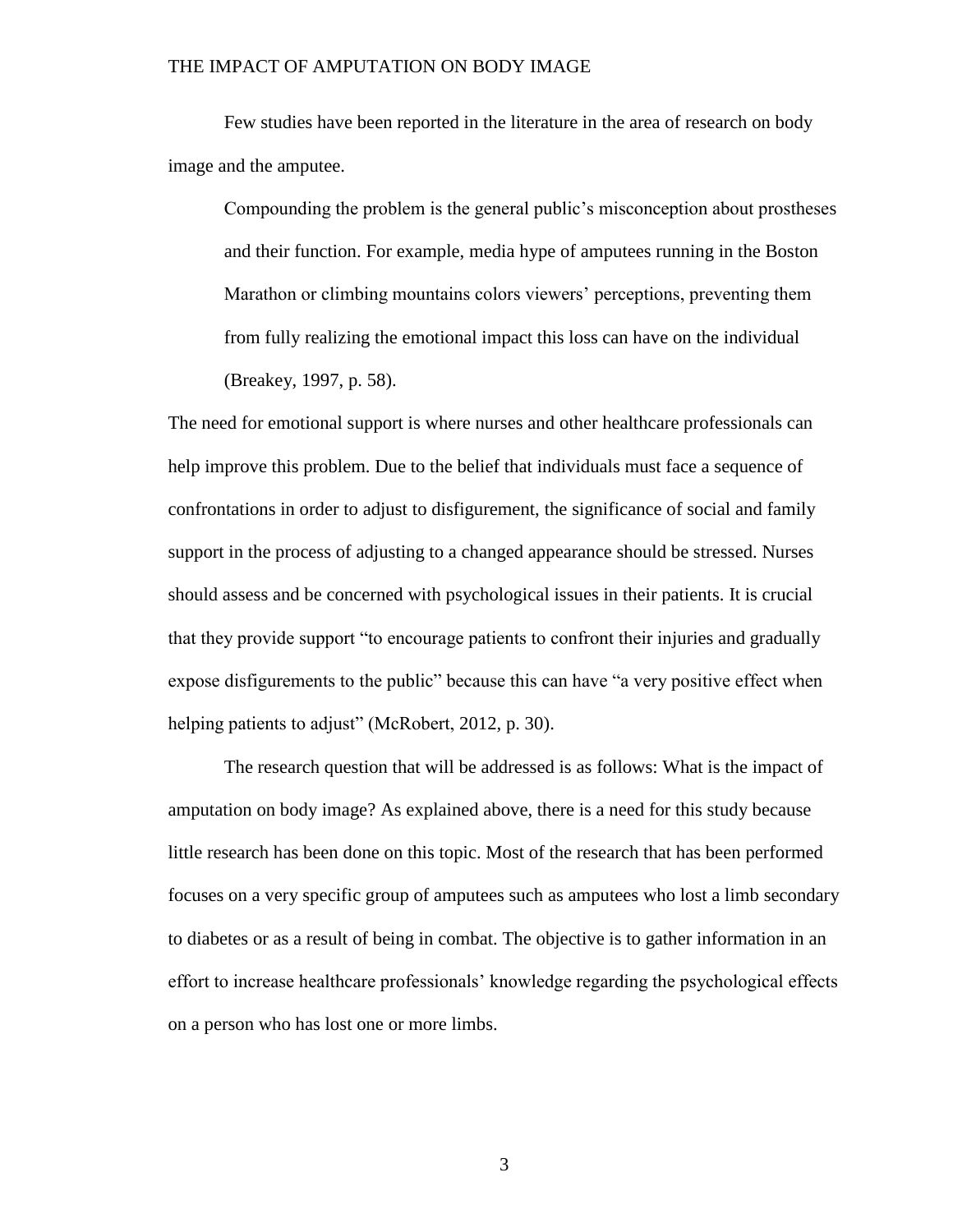#### **Chapter 2: Literature Review**

### **Amputation**

Undergoing an amputation involves facing major challenges (Atherton & Robertson, 2006). "Amputation causes a threefold loss in terms of function, sensation, and body image" (Breakey, 1997, p. 58). It inevitably leads to reduction in physical abilities, which is likely to have significant effects on employment, and that can cause financial difficulties, isolation, and decreased self-esteem. Also following amputation, intimate relationships may be jeopardized with common marital failure and frequently experienced sustained pain. A study by Atherton and Robertson (2006) suggests that nearly 60-80% of amputees are faced with phantom limb pain episodes, and residual limb pain appears to be a very regular occurrence in the immediate post-operative period. Given the various challenges and experiences of loss, it is not hard to believe that adjustment to amputation can trigger psychological distress in an individual (Atherton  $\&$ Robertson, 2006). An individual is expected to adapt to his or her changed appearance. In many cases, successful adaptation does not occur, and amputation is associated with depression, anxiety, social discomfort, and body image anxiety (Coffey, Gallagher, Horgan, Desmond, and MacLachlan, 2009).

#### **Prosthetics**

Prosthetics is very closely related to amputation, as it is oftentimes what is done to compensate for the lost limb. Prosthetics is defined as the making and fitting of artificial body parts; therefore, a prosthesis is an artificial body part (Gailey, 2011). Approximately 68-88% of amputees wear their prosthesis at least seven hours each day to assist them in mobility and help them perform their activities of daily living (Gailey,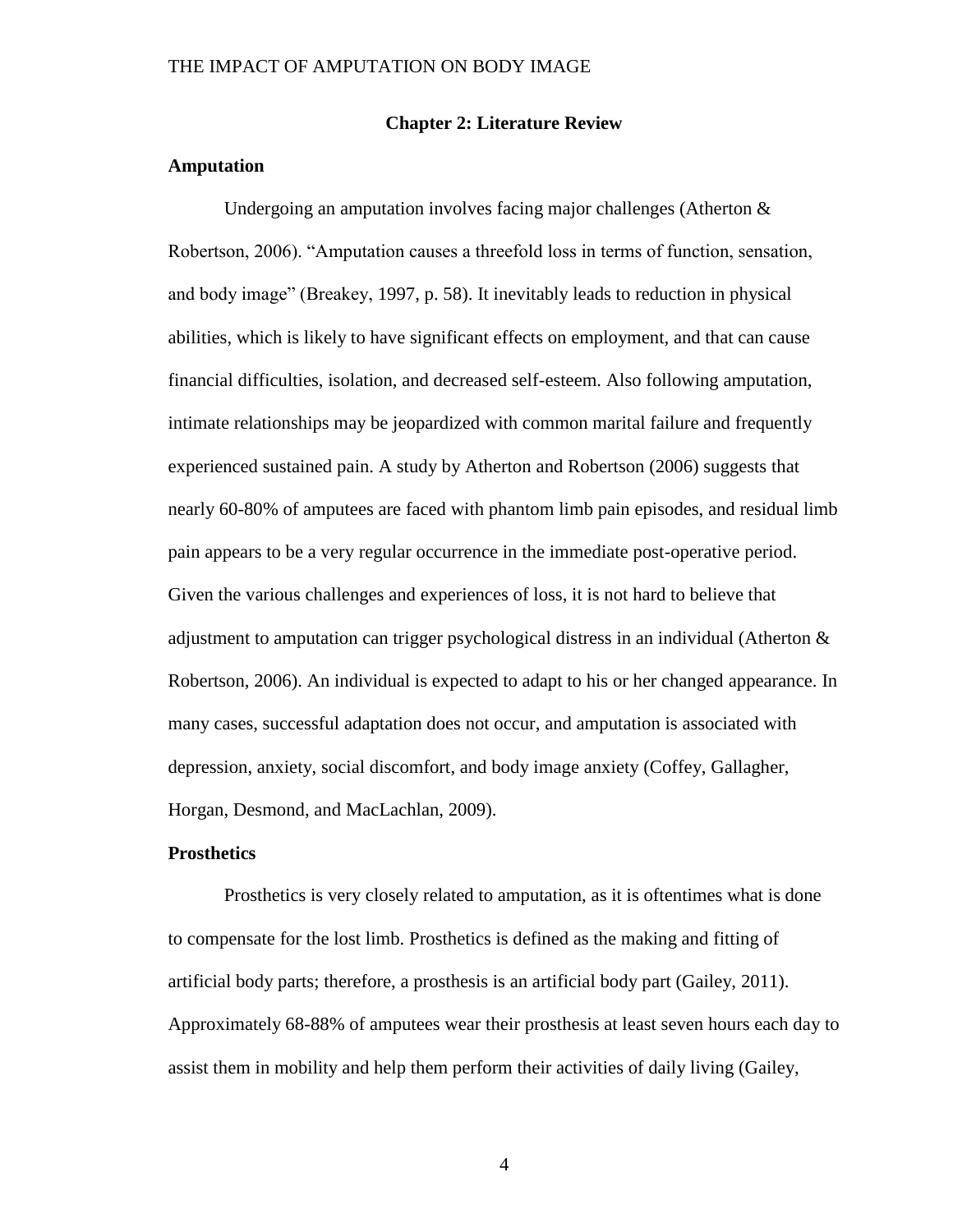2011). Prostheses are more likely to be worn and utilized when they belong to males who are well educated. African American race, low educational achievement, unemployment, illness as a result of diabetes mellitus and peripheral vascular disorder, and experiencing phantom pain have been recognized as predictors of prosthesis non-use. One's everyday activities are restricted when the prosthetic limb is not used (Murray, 2009). In addition to serving functional needs, the prosthesis also acts as a device to hide the amputation and to reinstitute an intact body image to the individual. "The use of a prosthesis could be an important tool and mediator between disability and emotional well-being" (Horgan and MacLachlan, 2004, p. 843). Using a prosthesis has the potential for significantly increasing one's psychological health and also improving body image with limb loss (Murray, 2009).

The primary role of the prosthetist is to create a replacement limb to help the patient attain the best possible gait performance keeping in mind maximum comfort (Andres and Stimmel, 1990). An additional responsibility of the prosthetist is deciding which componentry will best suit the amputee. The componentry includes the knee, foot, and suspension. The type of knee and foot are chosen based on the patient's K-level, or activity level, as defined by the American Academy of Orthotics and Prosthetics (K. Gilg, personal communication, March 15, 2015).

#### **Body Image**

"Body image [is] a (sometimes conscious) system of perceptions, attitudes, beliefs, and dispositions pertaining to one's own body" (Mills, 2013, p. 786). The notion of body image is exceedingly personal. Body image is not fixed; it develops and evolves with pivotal life experiences. Just as countless variables influence the development of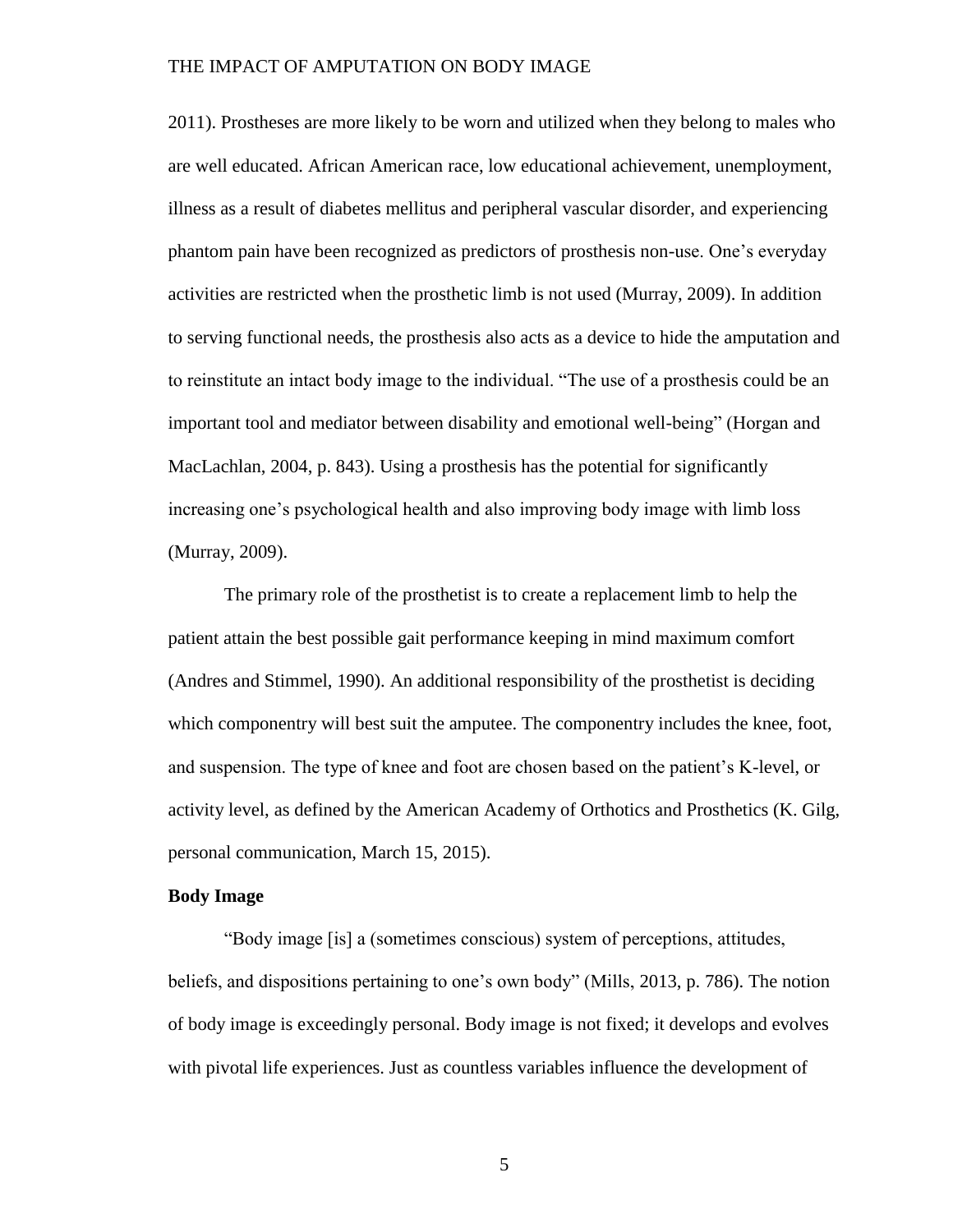normal body image, there are a multitude of variables that are responsible for altering body image (Green, 2008). When an individual is incapable of adapting to change, he or she experiences an altered body image (McRobert, 2012).

A person's body image is threatened by change in appearance or by a functional change of a body part, which explains the reasoning behind altered body image in individuals who suffer with a chronic condition that adjusts appearance. Many people make additional changes in an effort to conceal or mask the alterations in their appearance. The inconsistency between body ideal and body reality can create a negative body image and similar negative effects on confidence and motivation (Green, 2008). For example, a person with altered body image may limit social interactions because of feelings of uncertainty regarding "how to behave, fearing causing offence and wanting to avoid unpleasant situations" (Bowers, 2008, p. 95).

There is a desire to be normal, and oftentimes, this desire leads to difficulty during the adjustment of body image. Society puts pressure on its members to adhere to a particular image, and because of that, it is a major factor in the development and maintenance of body image (Green, 2008). Adjustment in this type of situation relies on the extent of disfigurement, the emotions associated with the changed appearance, the comfort level felt when interacting with others, and the amount of support received (Bowers, 2008). "Adjusting to the change in body image demands strength, perseverance and determination from the individual, coupled with the understanding and support from family and friends" (Green, 2008, p. 16). It is thought that one can successfully recover from this alteration by confronting society and revealing changed features. It is crucial to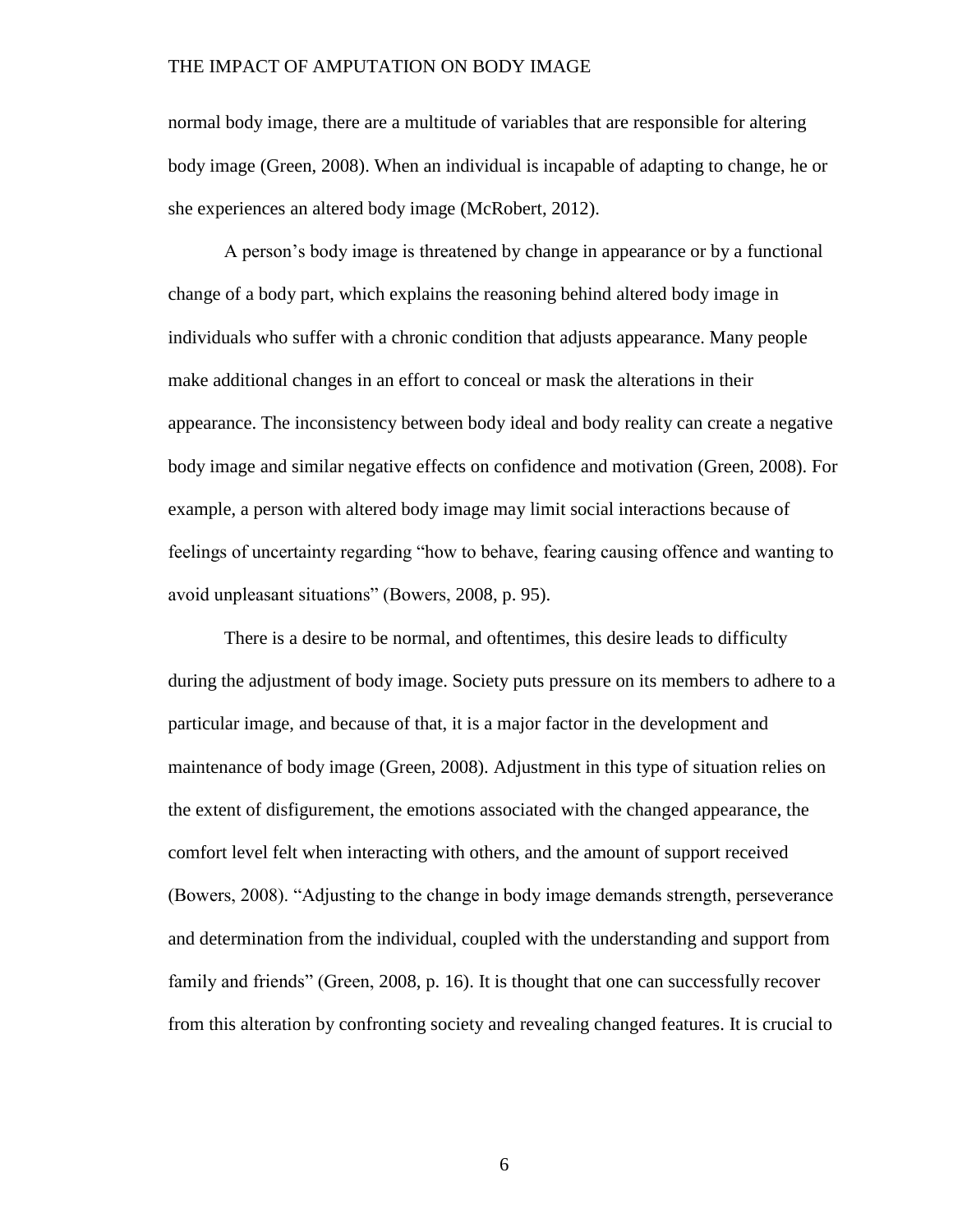have the support of friends and family during the process of body image adjustment (McRobert, 2012).

#### **Current Studies**

In a study completed by Dr. James Breakey (1997), ninety males with unilateral lower-limb amputations due to trauma completed a 110-item questionnaire consisting of demographic information and five different scales that measured body image, selfesteem, nonpsychotic depression, clinical anxiety, and satisfaction with life. The study demonstrated positive correlations between body image and self-esteem, anxiety, and depression. This suggested an amputee's evaluation of his body image could influence these variables in either a positive or negative manner. There was also significant correlation between body image and life satisfaction, indicating the more negative an amputee feels about his body image, the less satisfied he is with his life. This study supported the notion that a relationship exists between negative body image and lower psychosocial well-being. Those who were more worried about their body image had markedly higher scores than those individuals who were less concerned. All of these findings strengthen the understanding of the psychological effects amputation can have on an individual (Breakey, 1997).

In a different study by Holzer, Sevelda, Fraberger, Bluder, and Kickinger (2014), the sample included 298 male and female patients (149 unilateral and bilateral lower-limb amputees and 149 controls). Demographic data was collected, and patients received a 118-item questionnaire including three surveys regarding body image, self-esteem, and quality of life. Results of this study showed that individuals with lower-limb amputations have decreased levels of body image and quality of life. Body image and quality of life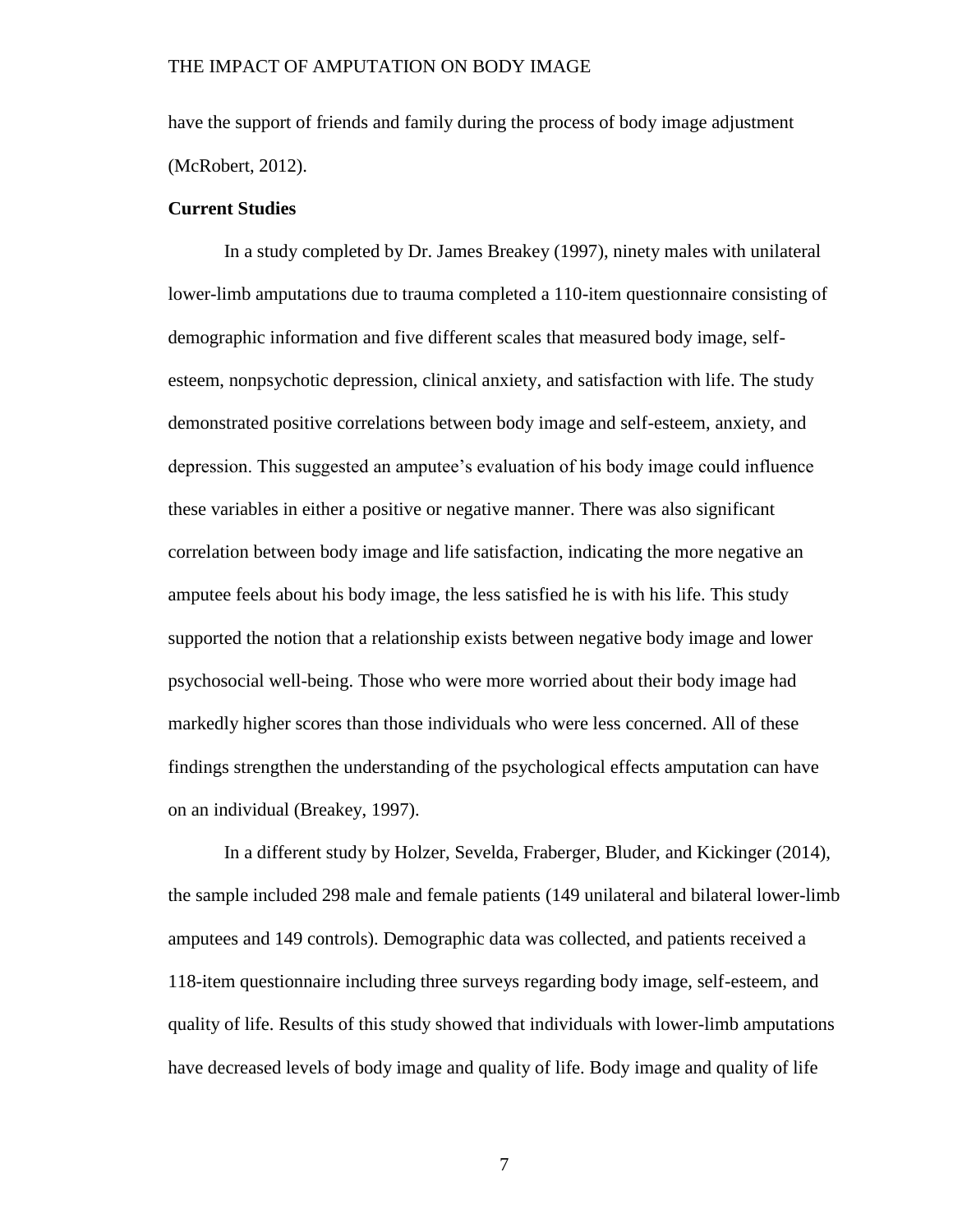values were undoubtedly lower in amputees than in the control population. However, self-esteem values were comparable. Self-esteem seems to be independent and not affected by lower-limb amputation (Holzer, Sevelda, Fraberger, Bluder, and Kickinger, 2014).

In a study regarding diabetes-related lower limb amputation by Coffey, Gallagher, Horgan, Desmond, and MacLachlan (2009), thirty-eight participants completed three psychological self-report assessments: the Trinity Amputation and Prosthesis Experience Scale, the Hospital Anxiety and Depression Scale, and the Amputation Body Image Scale. Over eighteen percent of the participants scored above the normal range for both anxiety and depression; this percentage is remarkably higher than what would be found in the general population. Anxiety was significantly correlated with depression and body image. Depression also had a significant relationship with body image disturbance. Additionally, significant correlations were found between body image disturbance and three measures of adjustment including general, social, and limitation adjustment (Coffey et al., 2009).

The last study, by Atherton and Robertson (2005), included sixty-seven adult lower limb prosthesis users who had experienced amputation within the last five years. Participants completed surveys dealing with anxiety, depression, self-consciousness, appearance, and amputation and prosthesis experience. Prevalence of anxiety was 29.9%, which compares to rates of 12.6% in the general population. The prevalence of depression was somewhat lower at 13.4%, while the general population prevalence was about 3.6%. Low but significant correlations were found between public selfconsciousness and anxiety, depression, and psychosocial adjustment to amputation. Also,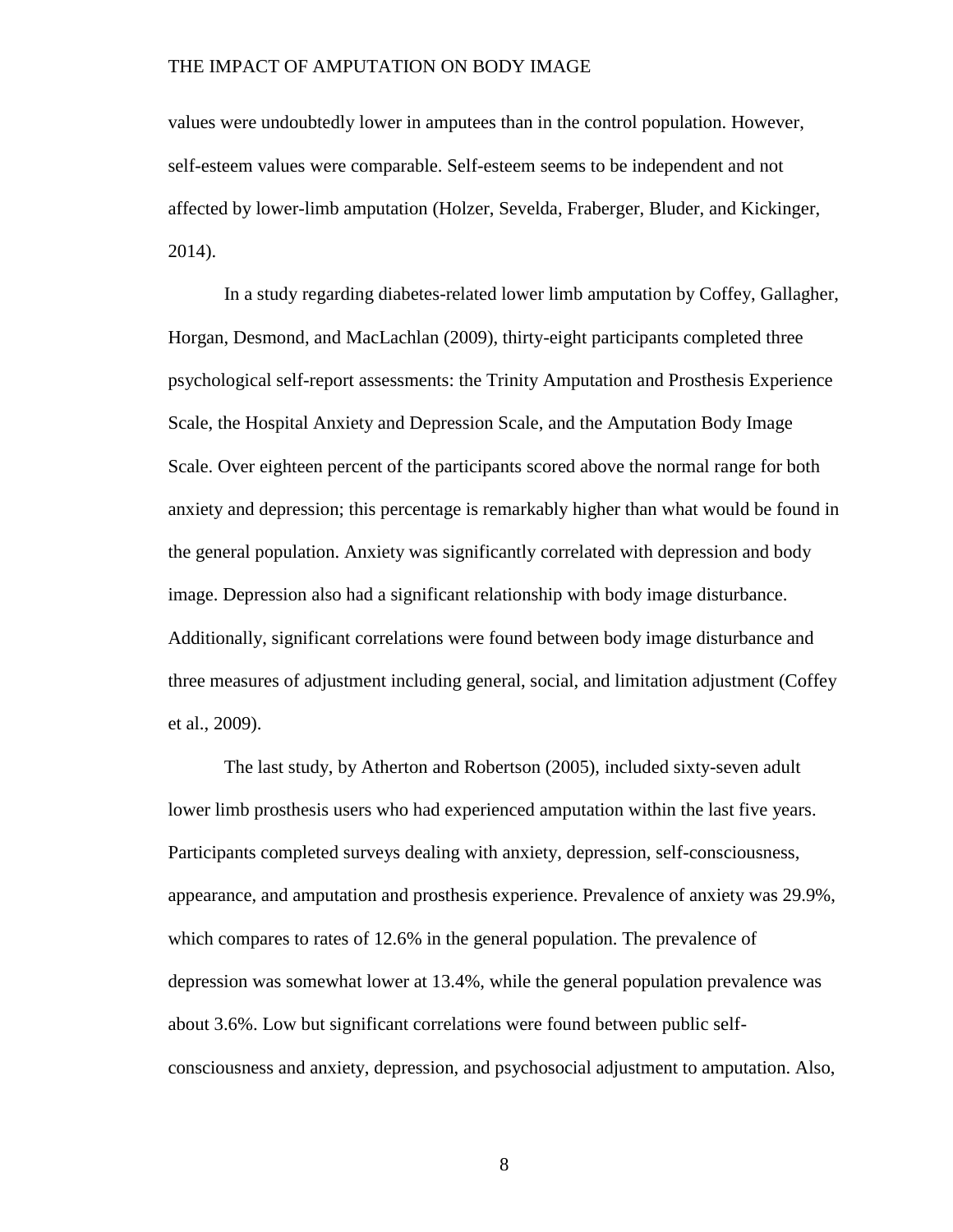public self-consciousness is correlated with body image vulnerability. In contrast, private self-consciousness was not associated with any of these variables. Findings revealed that appearance-related beliefs were associated with both distress and psychosocial adjustment difficulties (Atherton and Robertson, 2006).

Although there are several studies regarding amputation affecting body image, the main focus of the articles described has been on the relationship between body image and other psychological factors, specifically anxiety and depression. The proposed study will concentrate on the relationships between demographic data and body image, such as how the duration of amputation and the cause of amputation relate to body image. It is important that this research study be done in order to look at a broader group of amputees and apply what is found to taking care of patients in the healthcare setting. It appears that only when psychological issues are resolved, are amputees likely to be able to derive full benefit from the prosthesis service and regain their self-esteem (Atherton and Robertson, 2006).

### **Chapter 3: Methodology**

#### **Sample and Procedure**

The purpose of the study is to find out how amputation affects body image. An exploratory, descriptive design was used for this study. The sampling method utilized was a convenience sample, which is typically used when "researchers [are] seeking people with certain characteristics" (Polit and Beck, 2008, p. 341). A portion of the participants was recruited from a prosthetic clinic in the Southeast region of the United States while the others were followers of the Amputee Coalition of America Facebook page. The participants had to be at least twenty-one years of age. Those who completed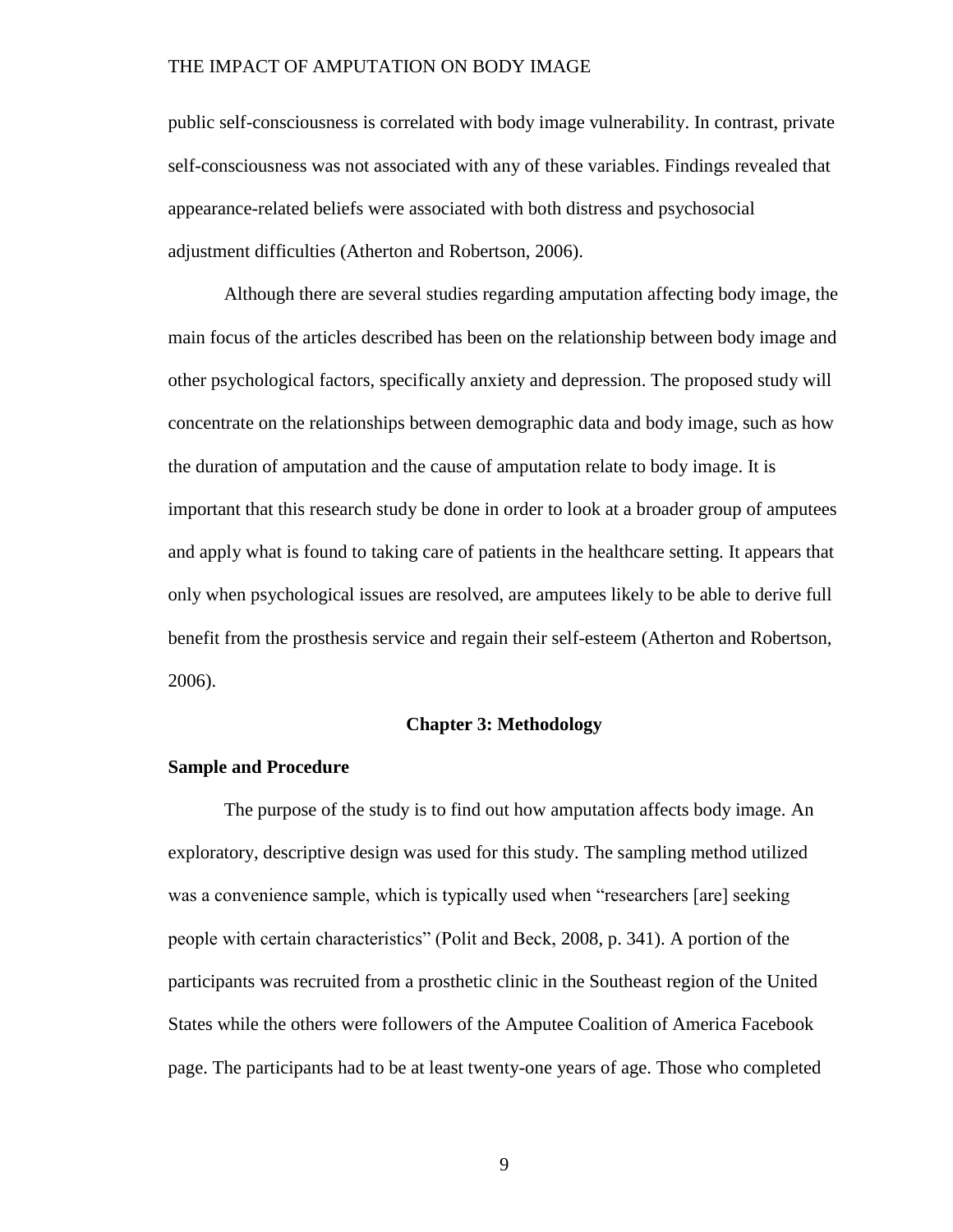the packet were informed that by mailing in or submitting the packet, they were verifying that they met this age requirement. This study did not include people who have above or below the elbow amputation due to limited access.

Data was collected in the form of demographics and a survey, and consent was obtained. The demographic information included a) participant gender, b) how many lower limbs had been amputated, c) when the limb(s) were amputated, d) why the limb(s) were amputated, e) the level of the amputation(s), f) whether the participant wore a prosthesis(es), g) how many hours each day the prosthesis(es) was worn, and h) the participant's activity level. The survey used was the Amputee Body Image Scale (ABIS). There were instructions for the participants for both the demographics and the survey. The instructions on the demographics were to answer the questions by circling/checking the most appropriate response. The directions on the survey asked the participants to answer each item as carefully and accurately as possible by selecting what they deemed the appropriate response for each statement. The participants were ensured that participation was completely anonymous and voluntary, they had a right to withdraw at any time, and there were no wrong answers. Those who were patients at the prosthetics clinic were mailed a packet and asked to return it in the included stamped envelope. The prosthetist of the clinic called the patients to ask them to complete the packet; they were collected for three weeks. The followers of the Amputee Coalition of America Facebook page clicked a link to fill out and submit the demographics and survey online. This data was collected through Qualtrics for ten days.

Approval from the Institutional Review Board (IRB) was attained for this research study. A power analysis revealed that in order for an effect of this size to be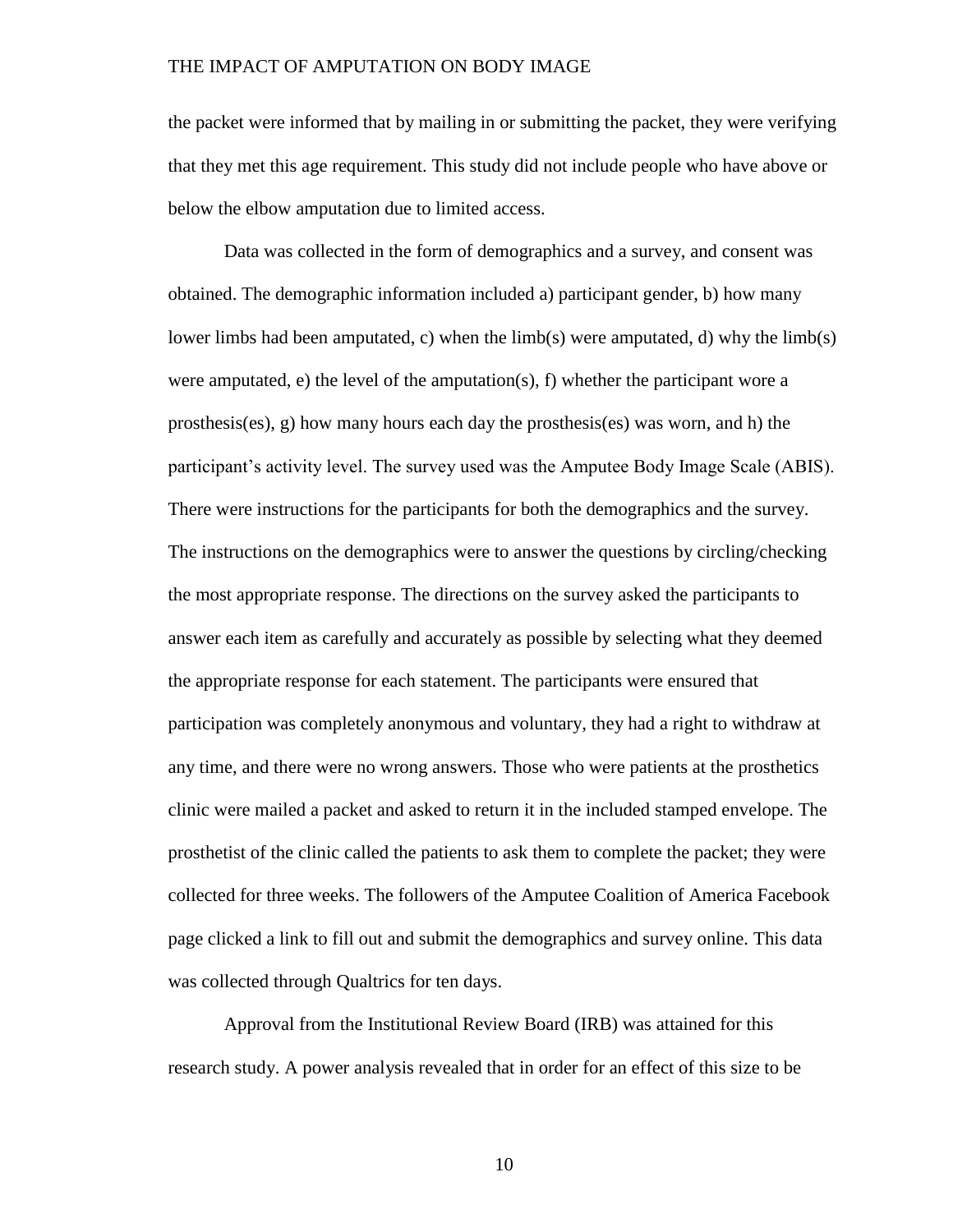detected (0.8) as significant at the 0.05 level, a sample of 122 participants would be required. The total sample size was 228. The sample size was adjusted to 207 due to missing data. There were 112 males and 92 females (three did not disclose their gender).

## **Instrumentation**

Dr. James Breakey created the Amputee Body Image Scale in a 1997 study. The ABIS was used in this study because a review of the literature revealed it to be the only scale designed to assess the body image of an amputee. It is a twenty-item Likert scale that is designed to measure how one sees and feels about his or her body image. The subjects were asked to indicate their responses to the questions using the following scale: (1) none of the time, (2) rarely, (3) some of the time, (4) most of the time, and (5) all of the time. This scale produces scores that range from 0 to 100, where low scores indicate the relative absence of a body image concern, and higher scores indicate the presence of a more severe problem. Three of the questions are reverse-scored.

The scale's validity has been affirmed. Breakey reported the reliability of this scale to be 0.88. The current study computed a Cronbach's alpha, which resulted in 0.92. Nunally (1978) states that research instruments should have reliability of 0.70 or greater. Therefore, the Amputee Body Image Scale is considered reliable. The scale was shown to the prosthetist to determine face validity; he asked that the terminology "stump" be changed to "residual limb." Dr. Breakey, who created the Amputee Body Image Scale, approved this adaptation.

#### **Data Analysis**

Analysis was computed using descriptive statistics and univariate analysis of variance. Data was analyzed using IBM SPSS Statistics version 20.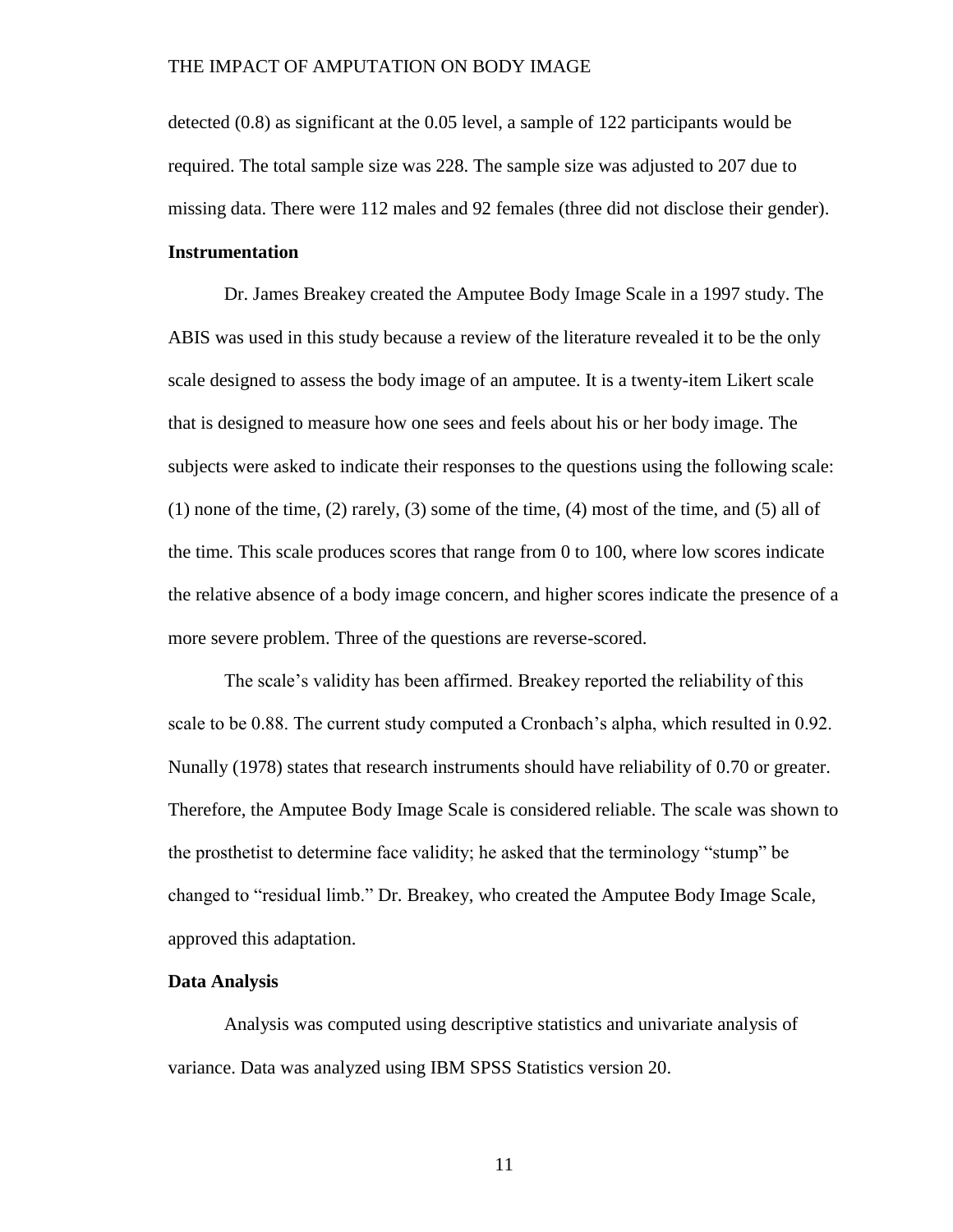### **Chapter 4: Results**

Statistics revealed that 194 participants (93.7%) had one lower limb amputation, while the other thirteen participants (6.3%) had bilateral lower limb amputations. When asked about using a prosthesis, 196 participants (95.1%) reported that they did wear a prosthesis; ten (4.9%) did not wear one. The researcher examined the amount of time lapsed since the participant had an amputation. Findings are found in the table below.

**Table 1: Frequencies and Percentages – Time since amputation of first limb**

| Time since limb lost | Frequency | <b>Percentage</b> |
|----------------------|-----------|-------------------|
| $0-5$ years ago      | 103       | 49.8%             |
| 6-10 years ago       | 26        | 12.6%             |
| 11-15 years ago      | 14        | 6.8%              |
| $15-20$ years ago    |           | 6.3%              |
| 20 or more years ago |           | 24.6%             |

One of the variables examined was the reason for the participant's amputation.

Findings are included in the table below.

| <b>Reason for amputation</b> | <b>Frequency</b> | <b>Percentage</b> |
|------------------------------|------------------|-------------------|
| <b>Diabetes</b>              | 16               | 8.0%              |
| Vascular                     | 27               | 13.5%             |
| Military                     | 12               | 6.0%              |
| Trauma                       | 99               | 49.5%             |
| Congenital                   | 6                | 3.0%              |
| Other                        | 40               | 20.0%             |

**Table 2: Frequencies and Percentages – Reason for amputation of first limb**

The researcher also examined the level of the participant's amputation. Findings

are displayed in the table below.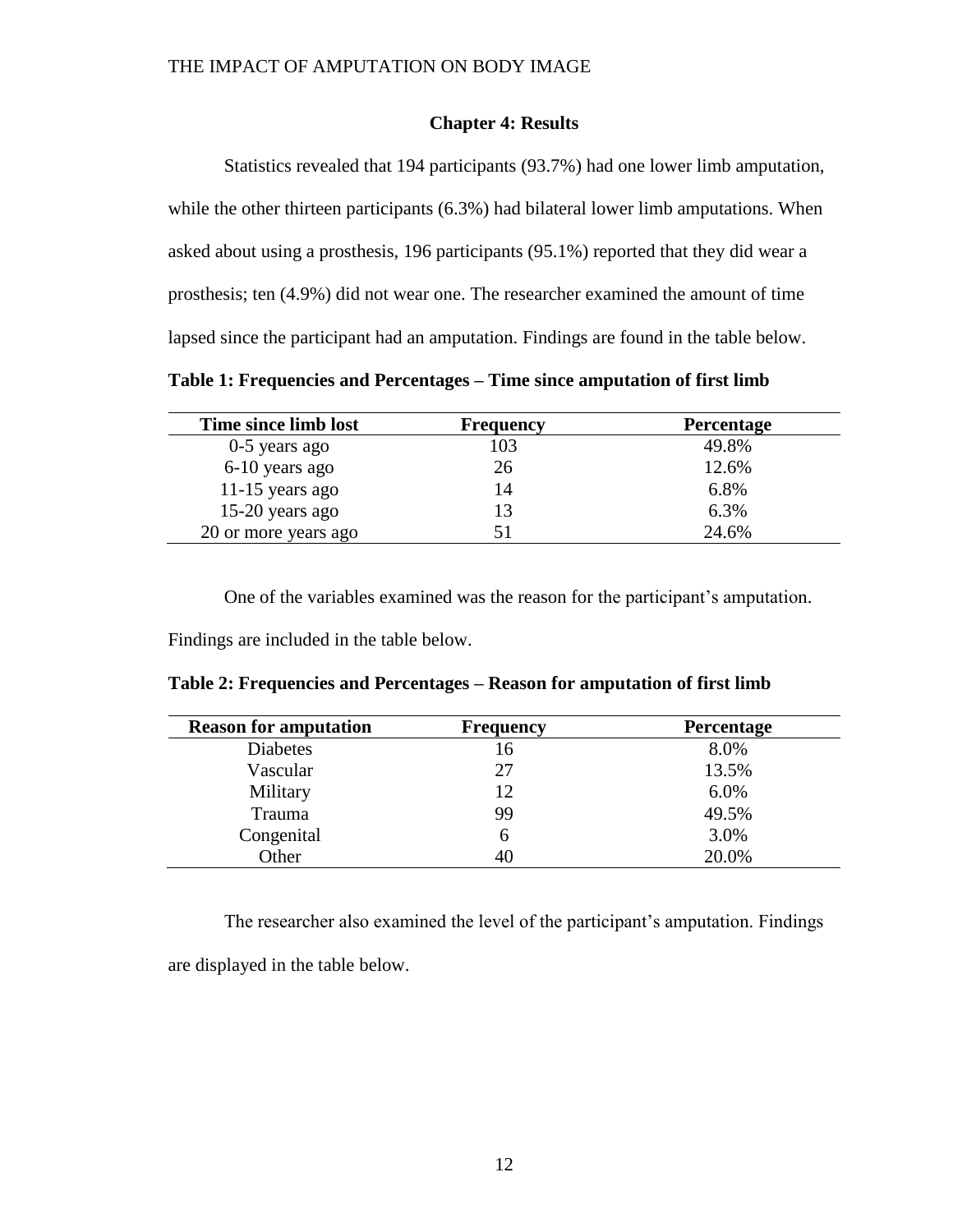| Level of amputation $(s)$ | Frequency | <b>Percentage</b> |
|---------------------------|-----------|-------------------|
| Above the knee            |           | 37.2%             |
| Below the knee            | 24        | 59.9%             |
| Both                      |           | $2.9\%$           |

|  |  |  |  |  | Table 3: Frequencies and Percentages – Level of amputation(s) |  |
|--|--|--|--|--|---------------------------------------------------------------|--|
|  |  |  |  |  |                                                               |  |

A one-way between subjects ANOVA was conducted to compare the effect of gender, number of limbs amputated, length of time since amputation, reason for amputation, level of amputation, prosthesis use, and activity level on body image. A higher score on the Amputee Body Image Scale reflects poor body image, and a lower score indicates an absence of body image concern. Statistical significance was found in three variables: number of limbs amputated, length of time since amputation, and reason for amputation.

The researcher examined how the number of lower limbs amputated affects one's body image using the Amputee Body Image Scale. Findings are included in the table below.

| <b>Number of limbs lost</b> | <b>Mean</b> | <b>Standard deviation</b> |     |
|-----------------------------|-------------|---------------------------|-----|
|                             | 48.95       | 16.59                     | 194 |
|                             | 58.62       | 16.03                     |     |
| Total                       | 49.56       | 16.68                     | 207 |

**Table 4: Descriptive Statistics – Number of lower limbs amputated** 

There is a significant difference in scores by number of limbs lost  $F(1, 205) =$ 4.15,  $p = .043$ . Respondents with two limbs lost were higher in their score than those with only one limb lost, which indicates that those with two amputations had a lower body image than those who only had one amputation.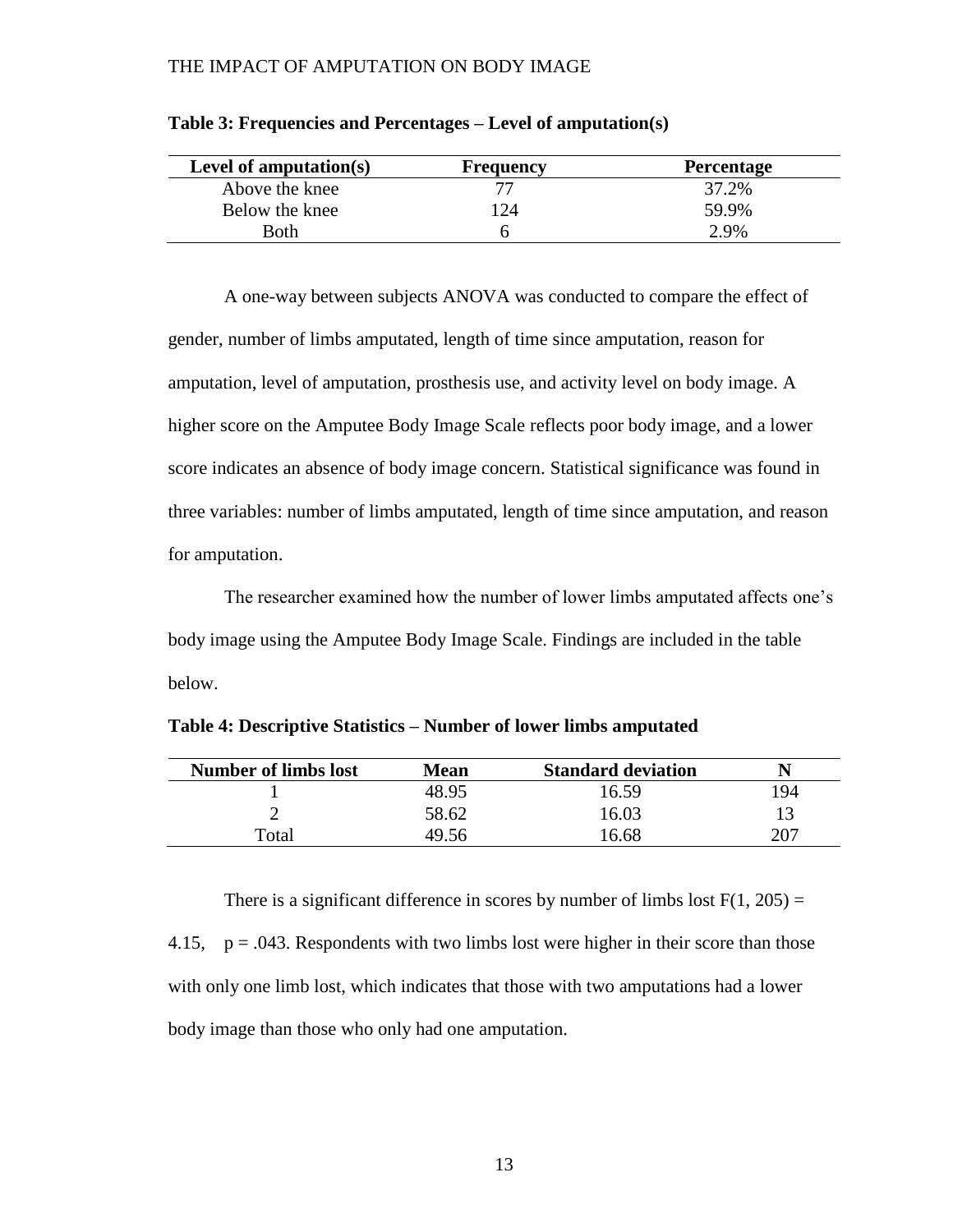Since body image changes over time, one of the aspects the researcher studied was the impact of time since the participant's first amputation on body image. Findings are displayed in Table 5.

| Time since 1 <sup>st</sup> limb lost | <b>Mean</b> | <b>Standard deviation</b> |     |
|--------------------------------------|-------------|---------------------------|-----|
| 0-5 years ago                        | 50.99       | 17.35                     | 103 |
| 6-10 years ago                       | 58.54       | 18.07                     | 26  |
| 11-15 years ago                      | 42.57       | 14.65                     | 14  |
| $15-20$ years ago                    | 49.23       | 8.23                      | 13  |
| 20 or more years ago                 | 44.10       | 14.37                     | 51  |
| Total                                | 49.56       | 16.68                     | 207 |

There is a significant difference in scores by time since amputation  $F(4, 202) =$ 4.316,  $p = .002$ , eta square = .079. The post hoc tests indicate that those losing the limb six to ten years ago had a lower body image than those who lost their limb eleven to fifteen years ago and more than 20 years ago.

With various reasons for amputation found in the literature, the researcher examined the effect the reason had on one's body image. Findings are found in the table below.

| <b>Reason for 1st amputation</b> | <b>Mean</b> | <b>Standard deviation</b> |     |
|----------------------------------|-------------|---------------------------|-----|
| <b>Diabetes</b>                  | 46.06       | 12.55                     | 16  |
| Vascular                         | 59.07       | 13.81                     | 27  |
| Military                         | 51.42       | 23.32                     | 12  |
| Trauma                           | 50.10       | 17.28                     | 99  |
| Congenital                       | 38.17       | 9.99                      | 6   |
| Other                            | 46.55       | 14.87                     | 40  |
| Total                            | 50.00       | 16.70                     | 200 |

**Table 6: Descriptive Statistics – Reason for amputation of first limb**

Body image is lowest in participants who reported vascular reasons for their amputation as compared to the highest body image being in those who reported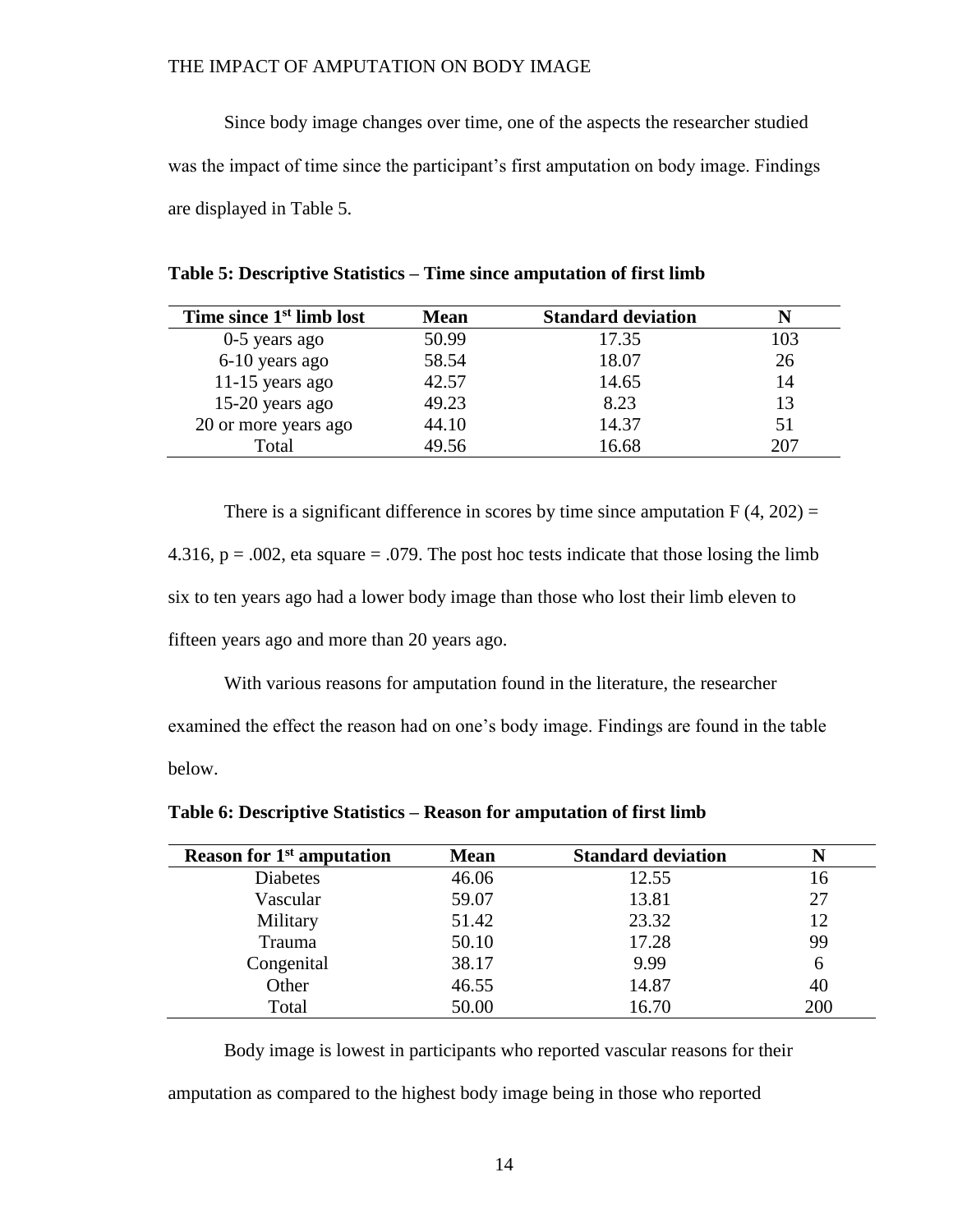congenital reasons. There was a significant difference in score by reason for amputation  $F(5, 194) = 2.861$ ,  $p = .016$ , eta square = .069. Post hoc tests revealed that body image is lower in those who lost limbs to vascular conditions and higher in those who had amputations as a result of other reasons.

#### **Chapter 5: Conclusion**

The purpose of this research study was to determine the impact of amputation on body image. More specifically, the goal was to learn how gender, number of lower limbs amputated, length of time since amputation, cause of amputation, level of amputation, whether the patient wears a prosthesis and how many hours each day, and activity level affect the way one views himself. Most previous studies have correlated body image in very specific groups of amputees with variables such as anxiety, depression, and selfesteem. This study did not have any specific requirements other than the participants had to have lower limb amputations; there would have been limited access to upper limb amputees. Research was performed on a wider range of amputees in order to obtain information that applies to individuals with lower limb amputations as a whole rather than the data only having relevance when taking care of a particular subset of amputees.

#### **Discussion**

The research revealed that there was not a remarkable difference between the effect amputation had on body image when comparing males and females. The study found that the level of amputation also did not affect one's body image. There was no significance in body image between those who had their limb(s) amputated above the knee and those with amputation(s) below the knee. In this study, body image was not directly related to the number of lower limbs amputated. According to the data collected,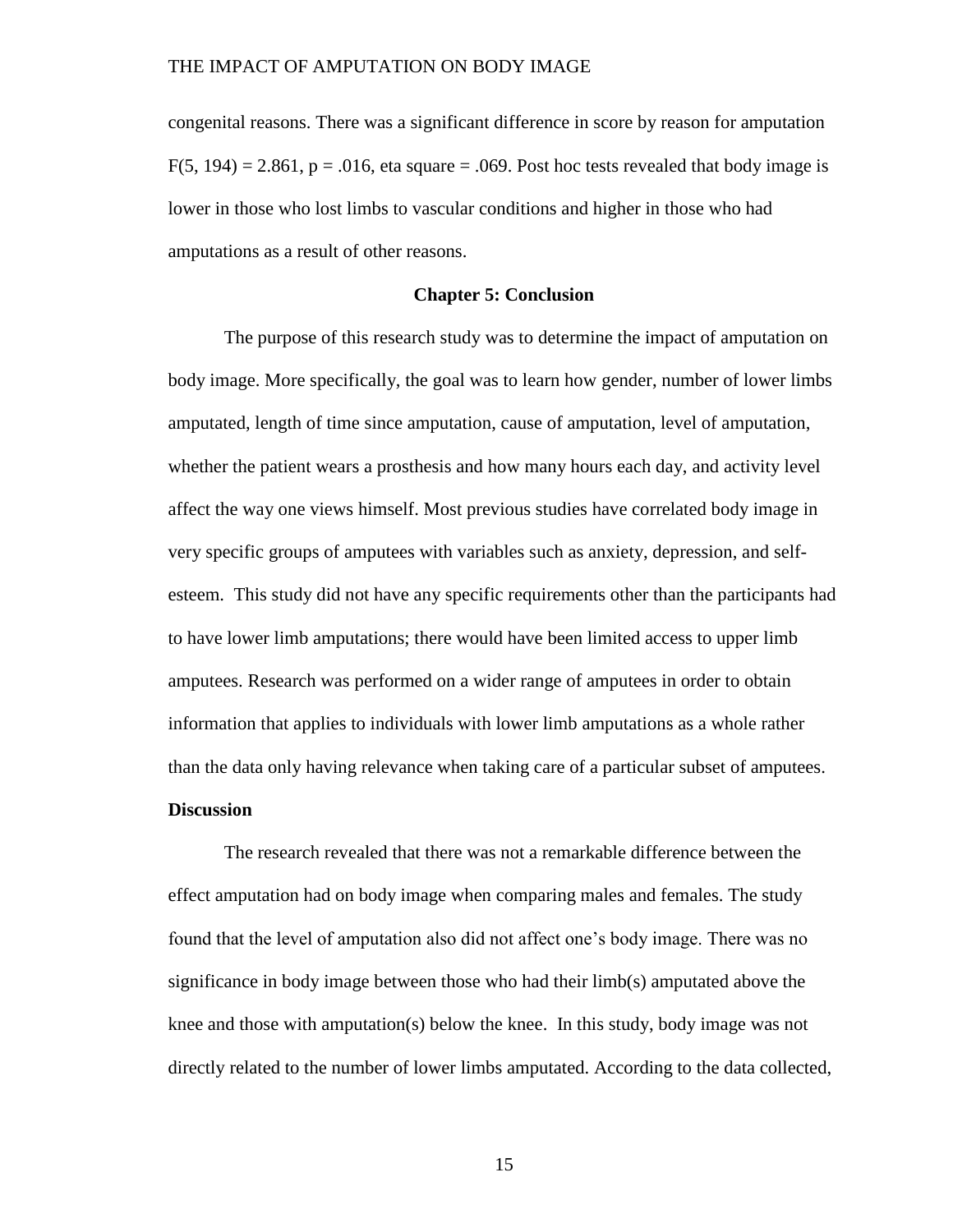whether an amputee wears a prosthesis or not, body image is not significantly altered. An amputee's activity level, whether immobile or athletic, did not affect body image in this research study. Although this demographic data was found to be insignificant, it should not be ignored in further research or when caring for amputees.

Findings from this study indicate that body image is significantly lower in individuals who have lost two lower limbs compared to those who have only had one lower limb amputated. This is a finding that was not disclosed by any previous research studies. Those with bilateral lower limb amputations could have marked mobility problems. Decreased mobility may cause a person to lose his job, which could lead to financial instability and possible relationship strain. A person who has lost both legs would most likely be unable to drive; social interaction and leisure activities may be limited and hard to arrange. Individuals who have only had one lower limb amputated have an increased chance of keeping a job that requires mobility, and driving is very much possible with one functioning leg. These are reasons why body image is notably lower in those who have had both lower limbs amputated.

Another finding of this research study indicates that people who had their limb amputated six to ten years ago have the lowest body image when compared to other time frames such as the zero to five year range or an amputation more than ten years ago. This finding has also not been mentioned in any other related studies. Body image was found to be higher in the first five years after amputation than the period of time six to ten years following the amputation. Individuals may experience relief during this initial postamputation period – relief of whether amputation would be the right decision, relief of stress of impending procedure, and relief of pain and debilitation resulting from condition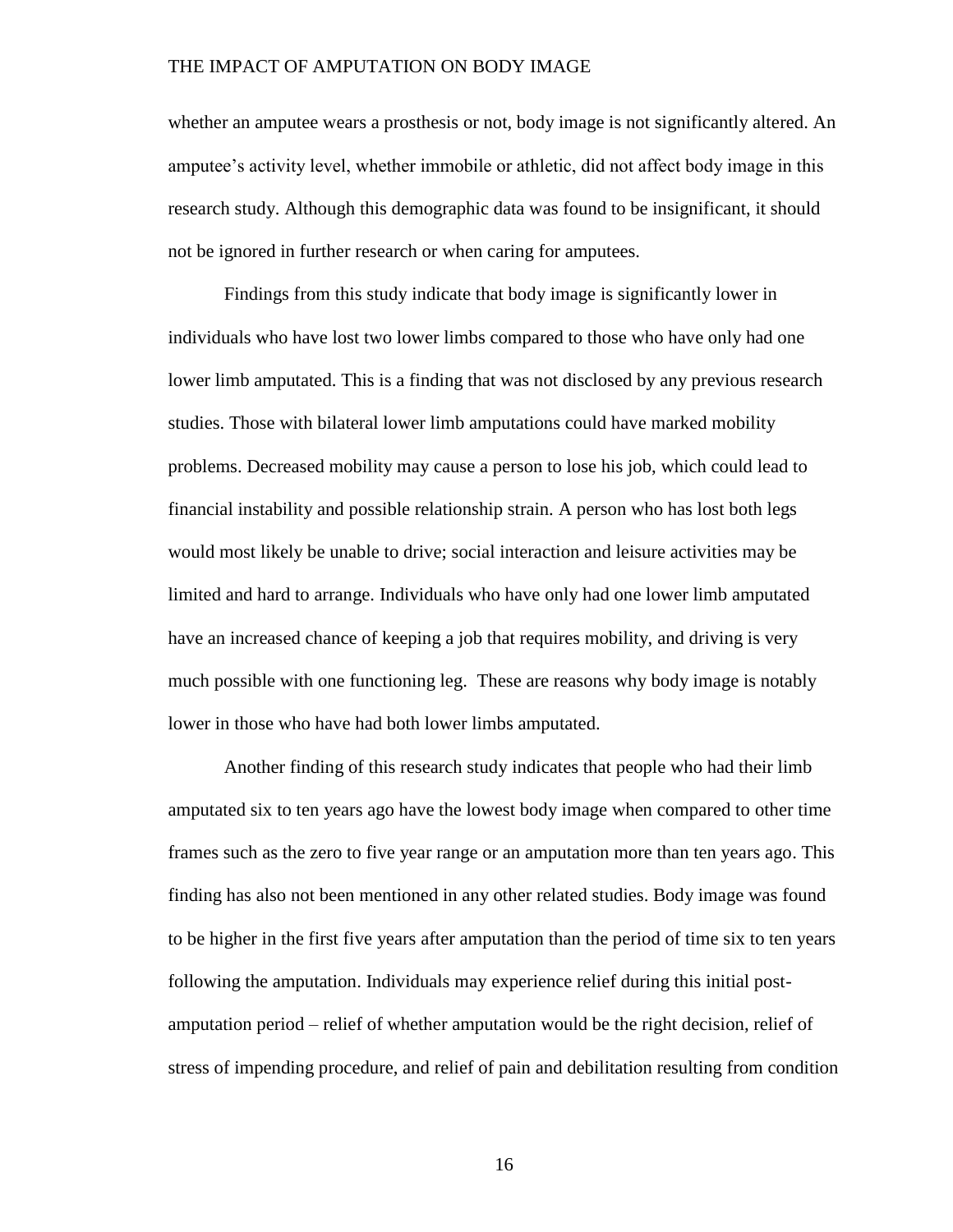that required amputation. The new amputee may see a prosthetist and decide to begin the process of having a prosthesis made; this can be encouraging and empowering. After those first few years, the client may be confronted with obstacles such as impaired mobility with or without a prosthesis, role conflicts, and ultimately, the inability to function in the same manner as was previously possible. These are possible stumbling blocks that can be overcome but may bring down one's body image. Once the six to ten year post-amputation period passes, body image increases. Individuals learn how to adapt and function in as similar a capacity as before the amputation. The prosthesis may become more familiar and easier to use, which can positively affect physical and psychological aspects of one's life. Role conflicts, lack of social interaction, and financial status may improve. According to the research, once an individual gets through the six to ten years after amputation, body image only gets better. It is important to note that not all amputees are the same, and this trend in body image may vary by person.

This study also indicated that there was a significant relationship between the body image of those who lost their limbs due to vascular issues and those who had amputations as a result of other causes that were not listed. Perhaps, the concept of "other" was confusing or unclear to participants. For example, one participant circled other as the cause of his or her amputation and wrote out to the side that a tree fell on him. However, this would be considered trauma. A conclusion cannot accurately be drawn since there was not a place for participants to explain what they meant when selecting other.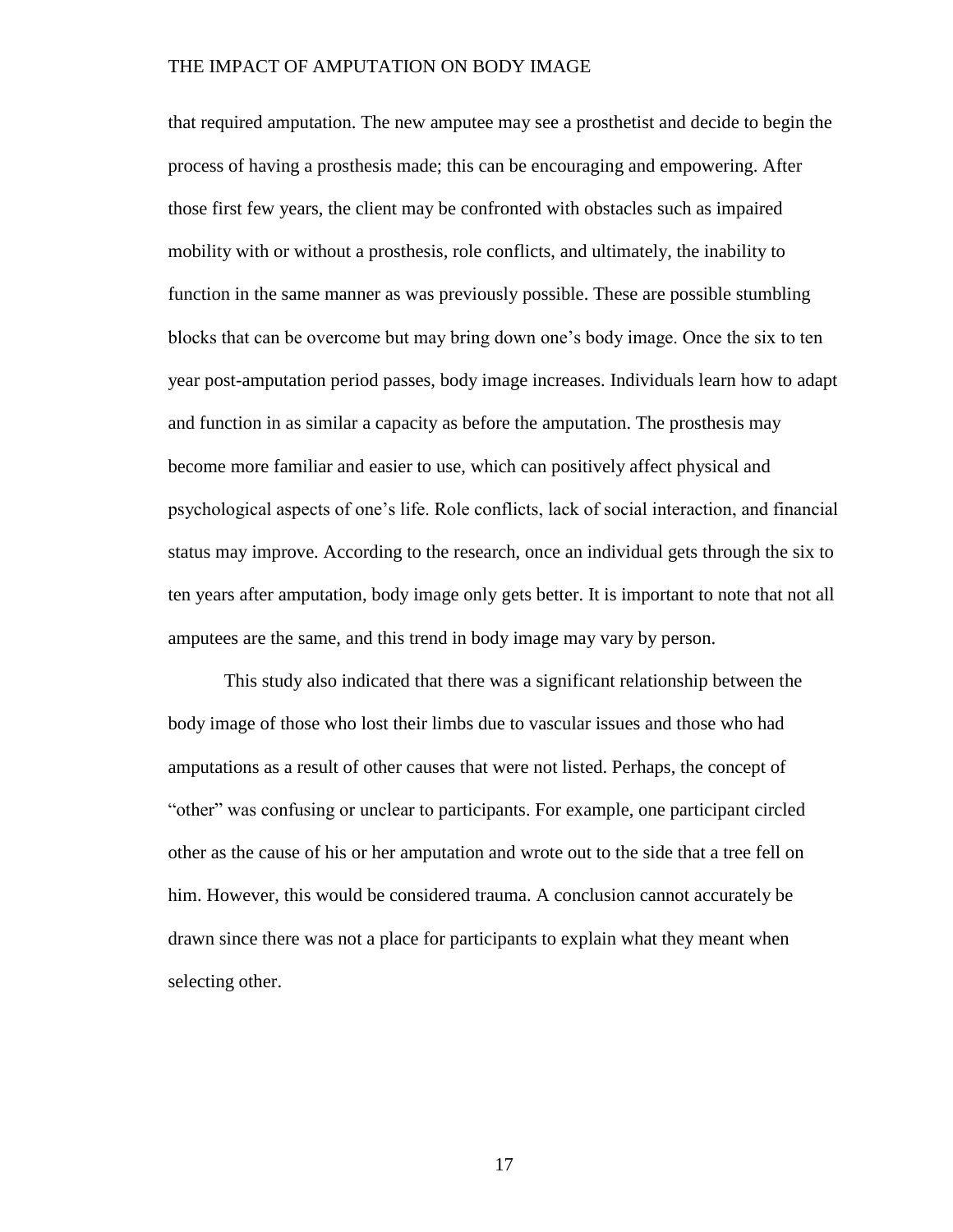### **Implications for Nursing**

The findings of this research study directly impact nurses. Nearly all nurses work in settings that allow them to work with amputees; examples of these settings include primary care clinics, immediate care facilities, and various hospital units. While the physical care regarding the residual limb and potential medications for underlying pathology may be comparable between individuals, the psychological care of these patients should be individualized. Knowing that the number of amputations, the length of time since amputation(s), and the cause of amputation(s) result in differing levels of body image disturbance can help the nurse get a feel for his or her patient's psychological status. Amputees need encouragement and support as undergoing an appearance-related change oftentimes results in increased anxiety and depression and decreased body image (Coffey et al., 2009). Both immediately post-amputation and also at any other time of care, the nurse should assess the patient's psychological status and implement interventions to address and attempt to control negative feelings and emotions.

Nurses should be aware that patients with two lower limb amputations may have lower body image and more psychological deficits than a patient who had one lower limb amputated. They should understand that patients who underwent amputations six to ten years prior have the lowest body image, possibly due to facing obstacles and realizing limitations. Also, nurses should recognize that the reason for the amputation could elicit a certain degree of body image disturbance but may vary between patients. Understanding these findings allows a nurse to be one step ahead in assessment of her patient.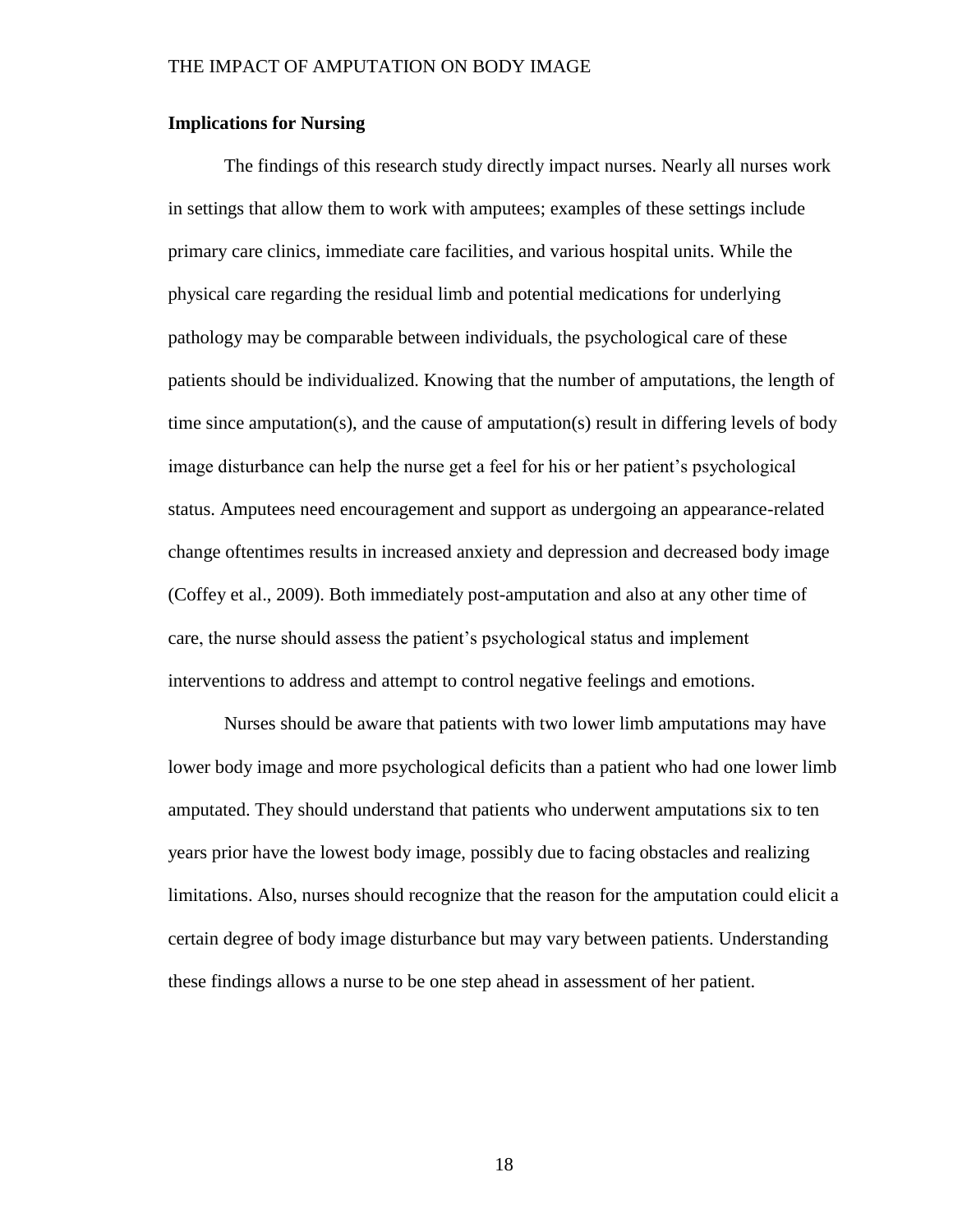#### **Limitations**

Some participants who completed the survey on paper left answers blank. It was not possible to leave out answers in the survey online. Questions could have been scored incorrectly on both paper and online surveys in the event that the participant did not understand the directions. Another limitation of this study is the use of the Internet; there is a chance that those who completed the survey posted on the Amputee Coalition of America Facebook page were not amputees. Participants may not have answered the survey to the best of their ability if they were in a hurry to get it submitted. Additionally, although anonymity was promised, people may not have been completely honest in their answers because they did not want it to be known that they are not coping well with their amputation.

With regards to the design of the study, an additional limitation is that "other" was listed as a cause of amputation for participants to select if the reason for their amputation was not the result of a listed category. This was significant information but nothing could be done with it due to the fact that the participants were not given the opportunity to indicate what other meant to them.

#### **Recommendations**

Future researchers could increase the knowledge of this subject by performing a near identical study that focuses on additional demographic information such as age, weight, ethnicity, and/or socioeconomic background. The difference in body image between lower extremity amputations and upper extremity amputations is recommended if access to an adequate population of upper extremity amputees can be obtained. While this study had enough participants to consider the data and results reliable and valid,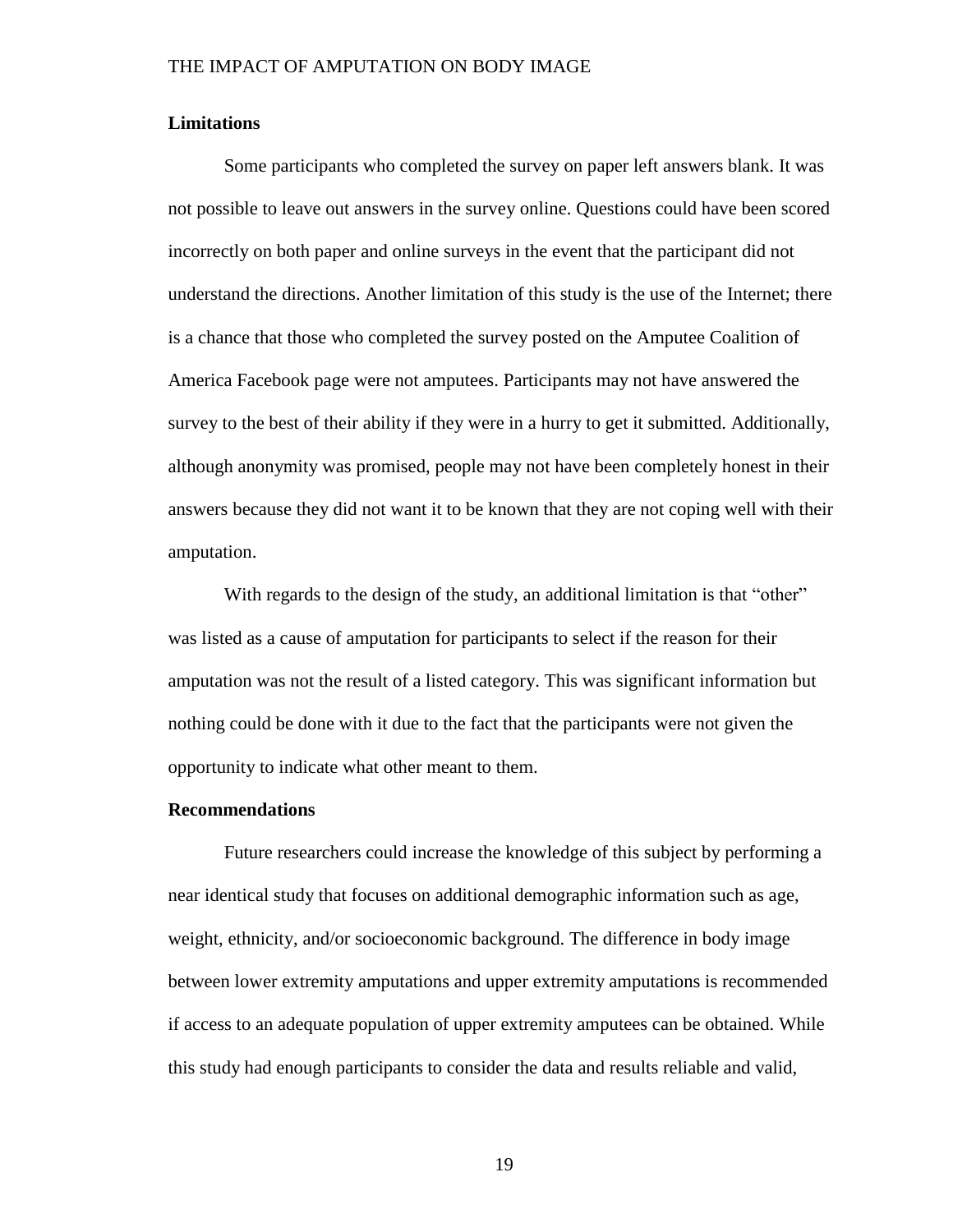more participants would be beneficial. Surveying individuals online is recommended because it decreases the number of surveys returned with answers left blank. Online survey websites allow the researcher to require certain or all answers to be completed before submission is possible.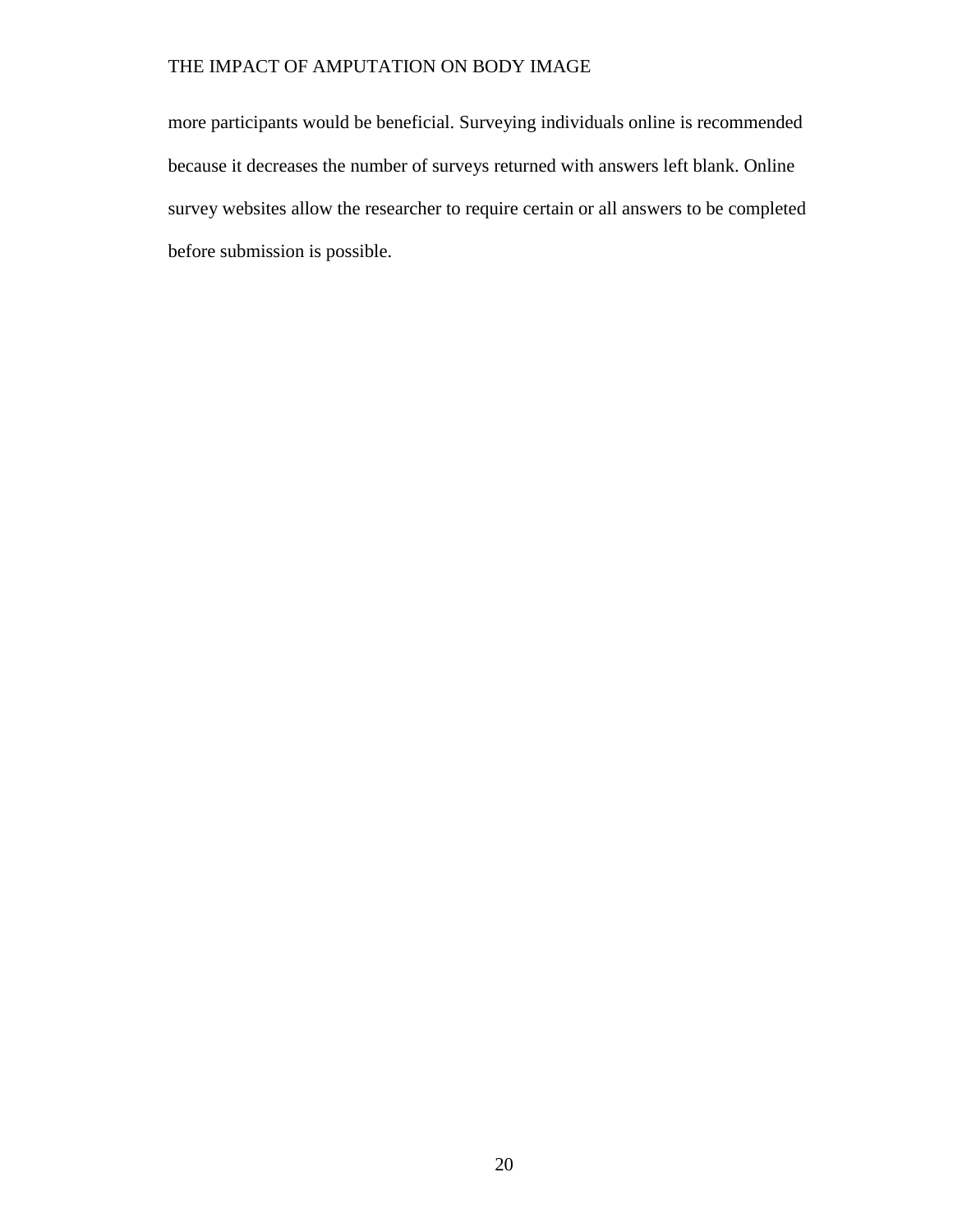#### **References**

- Amputee Coalition of America. (2014). *Limb loss statistics*. Retrieved from http://www.amputee-coalition.org/limb-loss-resource-center/resources-bytopic/limb-loss-statistics/limb-loss-statistics/
- Andres, R. O., & Stimmel, S. K., (1990). Prosthetic alignment effect of gait symmetry: a case study. *Clinical biomechanics 5*(2), 88-96.
- Atherton, R., & Robertson, N. (2006). Psychological adjustment to lower limb amputation amongst prosthesis users. *Disability & Rehabilitation*, *28*(19), 1201- 1209.
- Bessell, A., Dures, E., Semple, C., & Jackson, S. (2012). Addressing appearance-related distress across clinical conditions. *British Journal of Nursing*, *21*(19), 1138-1143.
- Bowers, B. (2008). Providing effective support for patients facing disfiguring surgery. *British Journal of Nursing*, *17*(2), 94-98.
- Breakey, J. (1997). Body image: the lower-limb amputee. *Journal of Prosthetics & Orthotics (JPO)*, *9*(2), 58-66.
- Cochrane, H., Orsi, K., & Reilly P. (2001). Lower limb amputation part 3: prosthetics a 10 year literature review. *Prosthetics and Orthotics International (25)*, 21-28.

Coffey, L., Gallagher, P., Horgan, O., Desmond, D., & MacLachlan, M. (2009). Psychosocial adjustment to diabetes-related lower limb amputation. *Diabetic Medicine*, *26*(10), 1063-1067.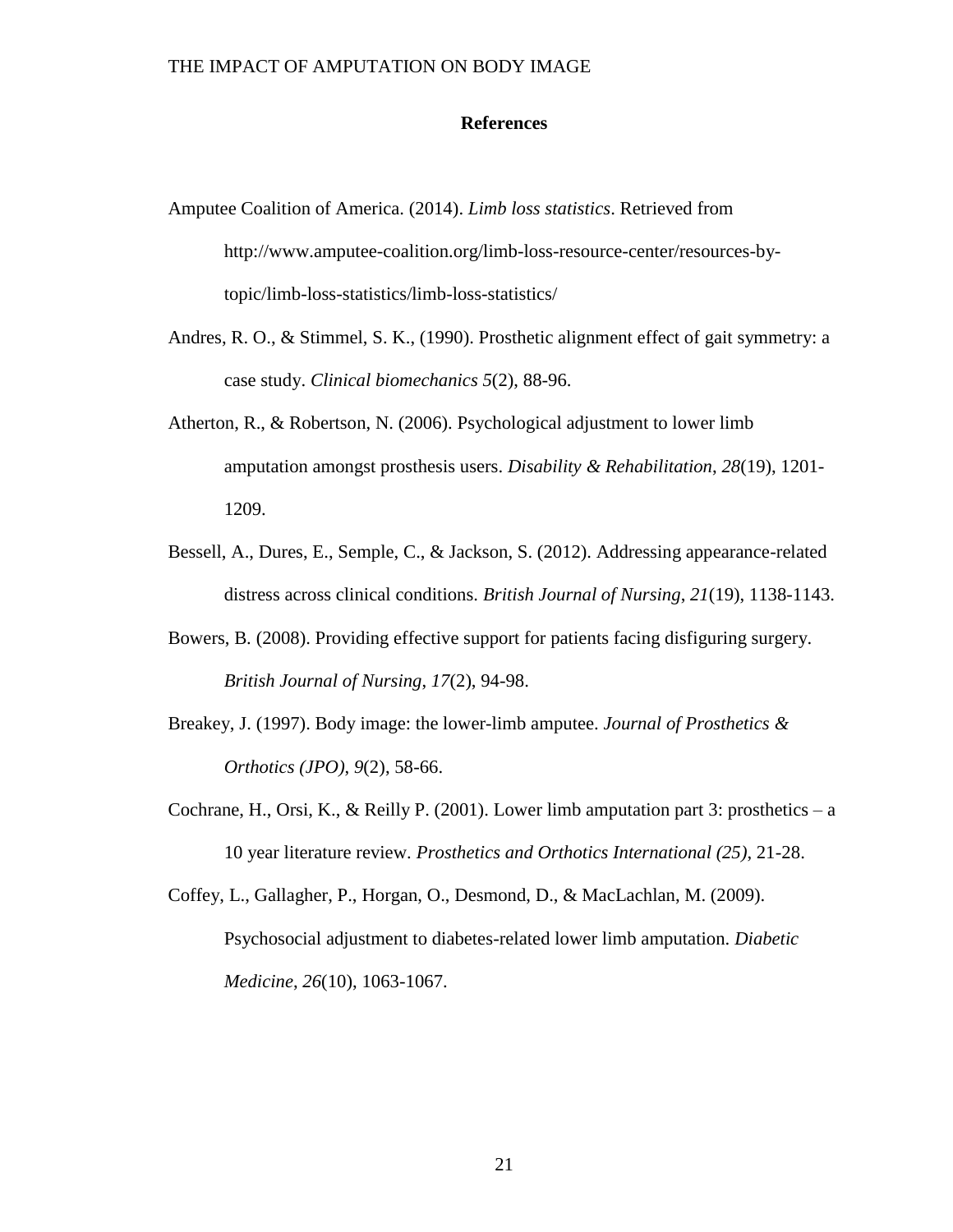Gailey, Robert. (2011). *Secondary conditions and prosthetic users*. Retrieved from http://www.amputee-

coalition.org/inmotion/may\_jun\_11/secondary\_conditions.pdf

Green, T. (2008). Understanding body image in patients with chronic oedema. *British Journal Of Community Nursing*, *13*(10), S15-18.

Holzer, L., Sevelda, F., Fraberger, G., Bluder, O., Kickinger, W., & Holzer, G. (2014). Body image and self-esteem in lower-limb amputees. *PLOS ONE, 9*, 1-8. Retrieved from http://web.a.ebscohost.com.lynx.lib.usm.edu/ehost/pdfviewer/pdfviewer?sid=509

696f4-4dd8-4e52-8caa-43ff8344110c%40sessionmgr4005&vid=5&hid=4101

- Horgan, O., & MacLachlan, M. (2004). Psychosocial adjustment to lower-limb amputation: A review. *Disability & Rehabilitation*, *26*(14/15), 837-850.
- *K-Levels*. Retrieved from

http://www.oandp.org/olc/course\_extended\_content.asp?frmCourseId=ACA066E

C-443A-4822-822C-89BC1CBD684E&frmTermId=k-levels

- McRobert, J. (2012). The psychosocial impact on patients with altered body image from burns. *British Journal of Community Nursing*, S27-30.
- Mills, F. B. (2013). A phenomenological approach to psychoprosthetics. *Disability & Rehabilitation*, *35*(9), 785-791.
- Murray, C. D. (2009). Being like everybody else: the personal meanings of being a prosthesis user. *Disability & Rehabilitation*, *31*(7), 573-581.
- Polit, D. F., & Beck, C. T. (2008). *Nursing research: Generating and assessing evidence for nursing practice*. Philadelphia, PA: Wolters Kluwer Health.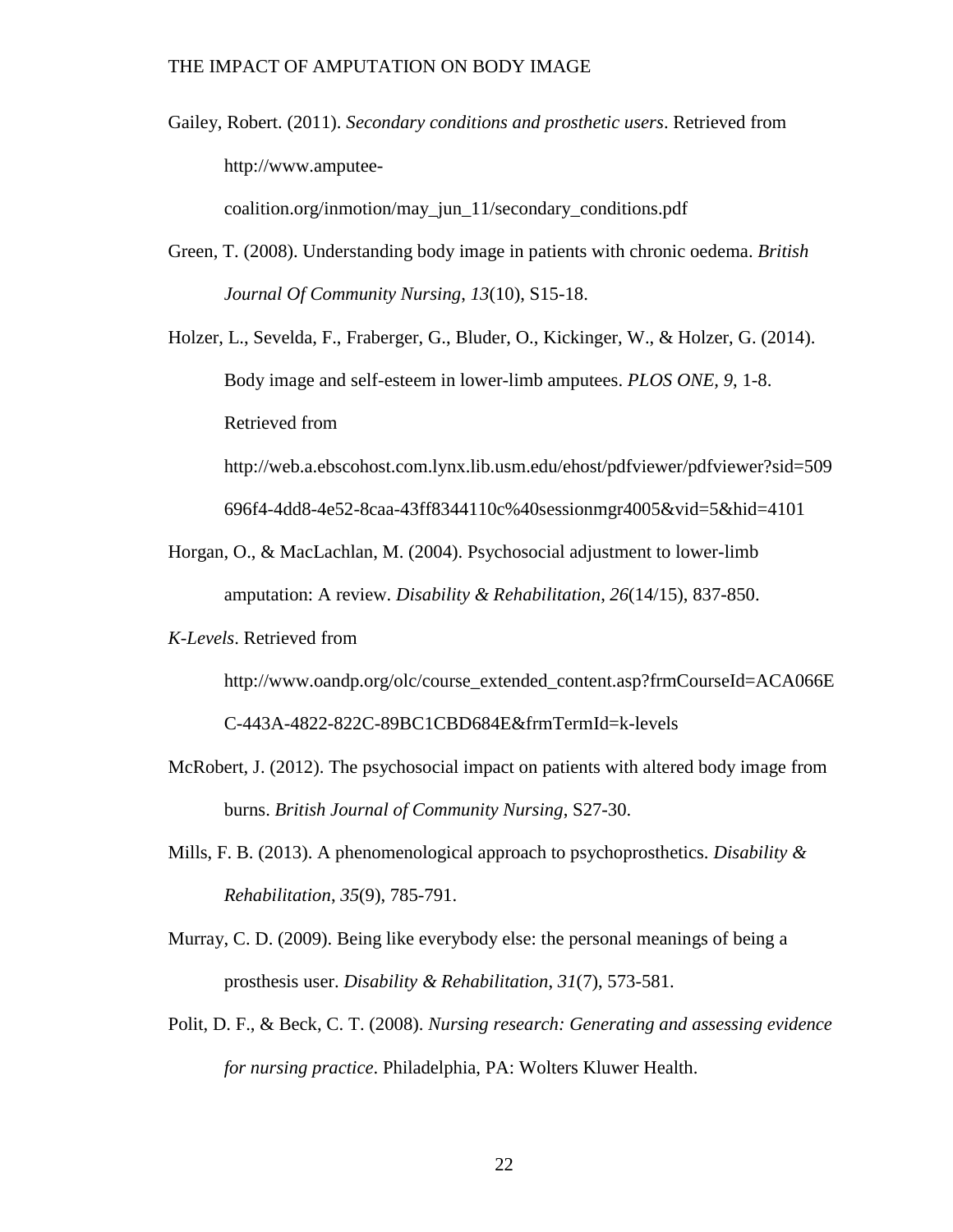## **Appendices**

## **Appendix A: Cover Letter**

Dear Sir or Madam:

I am in the Honors College and a senior in the nursing program at the University of Southern Mississippi. I am conducting a research study to determine the impact of amputation on body image.

Thank you for taking the time to complete this survey. Your feedback is important in helping to gather information from amputees about their body image and how they view themselves in an effort to increase healthcare professionals' knowledge regarding the psychological effects on a person who has lost one or more limbs. This survey should take approximately 5 to 10 minutes of your time to complete.

Your participation is completely anonymous and voluntary. If you choose not to participate or withdraw from the study at any time, there will be no penalty. Completing the survey or not completing the survey will not affect the care you are currently receiving from your healthcare provider.

In the event that this survey triggers negative emotions, please schedule an appointment with your primary care physician. If you do not have a primary care physician, you can call the 24/7 Crisis Support Hotline at 775-784-8090 or text ANSWER to 839863. Veterans may use the Veteran Crisis Line by calling 1-800-273-8255 or sending a text message to 838255.

The researcher may use the results of this study at scientific conferences or in publications. Please answer the questions the best you can. To help me meet my deadline, please return the survey as soon as possible (preferably within 3 to 5 days) in the provided postage paid envelope. Do not include your return address on the envelope. If you have any questions concerning the research study, please contact me.

This project has been reviewed by the USM Institutional Review Board, which ensures research projects involving human subjects follow federal regulations. Any questions or concerns about rights as a research participant should be directed to the Chair of the Institutional Review Board at (601) 266-5997.

Sincerely,

Anna Catherine Gilg Phone: 850-380-3413 Email: Anna.Gilg@eagles.usm.edu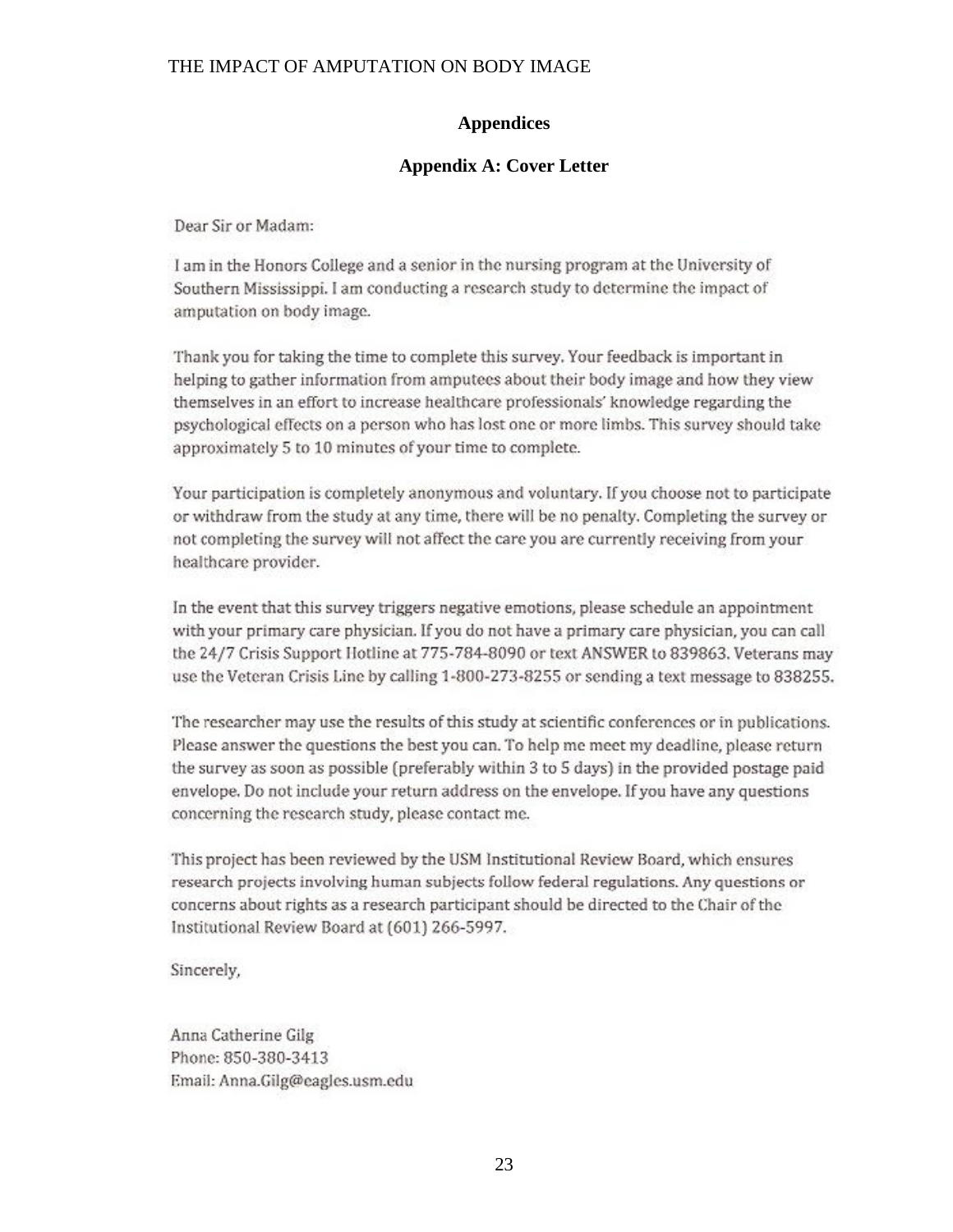## **Appendix B: Demographic Questions**

Thank you for participating in this study. Participation is completely anonymous and voluntary. You have the right to withdraw at any time. You may use a pen or pencil to circle or check the appropriate answers. Please answer each question the best you can. There are no wrong answers. It is important that you answer each question as you really feel. By returning the survey, you are agreeing that you are at least 18 years of age, that you have read the explanation of the study, and that you agree to participate in the study. Thank you for helping in this research study!

Please answer the following questions by circling/checking the most appropriate response:

| 1. What is your gender?                               |               | Male                   | Female                 |                                                                                      |
|-------------------------------------------------------|---------------|------------------------|------------------------|--------------------------------------------------------------------------------------|
| 2. How many lower limbs have you had amputated?       |               |                        | $\mathbf{1}$           | $\overline{2}$                                                                       |
| 3. When did you lose your first limb?                 |               |                        |                        |                                                                                      |
| 0-5 years ago                                         |               | 6-10 years ago         |                        | 11-15 years ago                                                                      |
| 15-20 years ago                                       |               |                        | 20 or more years ago   |                                                                                      |
| 4. When did you lose your second limb?                |               |                        |                        |                                                                                      |
| 0-5 years ago                                         |               | 6-10 years ago         |                        | 11-15 years ago                                                                      |
| 15-20 years ago                                       |               |                        | 20 or more years ago   | N/A                                                                                  |
| 5. How did you lose your first limb?                  |               |                        |                        |                                                                                      |
| Diabetes                                              |               |                        | Vascular (circulation) | Military (service-related injury)                                                    |
| Trauma (accidents, etc.)                              |               |                        | Congenital (at birth)  | Other                                                                                |
| 6. How did you lose your second limb?                 |               |                        |                        |                                                                                      |
| Diabetes                                              |               | Vascular (circulation) |                        | Military (service-related injury)                                                    |
| Trauma (accidents, etc.)                              |               |                        | Congenital (at birth)  | Other                                                                                |
| N/A                                                   |               |                        |                        |                                                                                      |
| 7. What is the level of your amputation(s)?           |               |                        |                        |                                                                                      |
| Above the knee                                        |               | Below the knee         |                        | Both                                                                                 |
| 8. Do you wear a prosthesis?                          |               | Yes                    | No                     |                                                                                      |
| 9. If so, how many hours do you wear your prosthesis? |               |                        |                        |                                                                                      |
| Up to 3 hours                                         |               | 3-6 hours              | 6-9 hours              |                                                                                      |
| 9-12 hours                                            | Over 12 hours |                        |                        |                                                                                      |
| 10. How would you describe your activity level?       |               |                        |                        |                                                                                      |
| $\Box$ Not able to walk in the home or community      |               |                        |                        |                                                                                      |
| $\Box$ Walk inside home only                          |               |                        |                        |                                                                                      |
|                                                       |               |                        |                        | $\Box$ Walks inside the home and performs <i>minimal</i> activities outside the home |
| n                                                     |               |                        |                        | Walks inside the home and performs moderate activities outside the home              |

 $\Box$  Leads a very active lifestyle inside and outside the home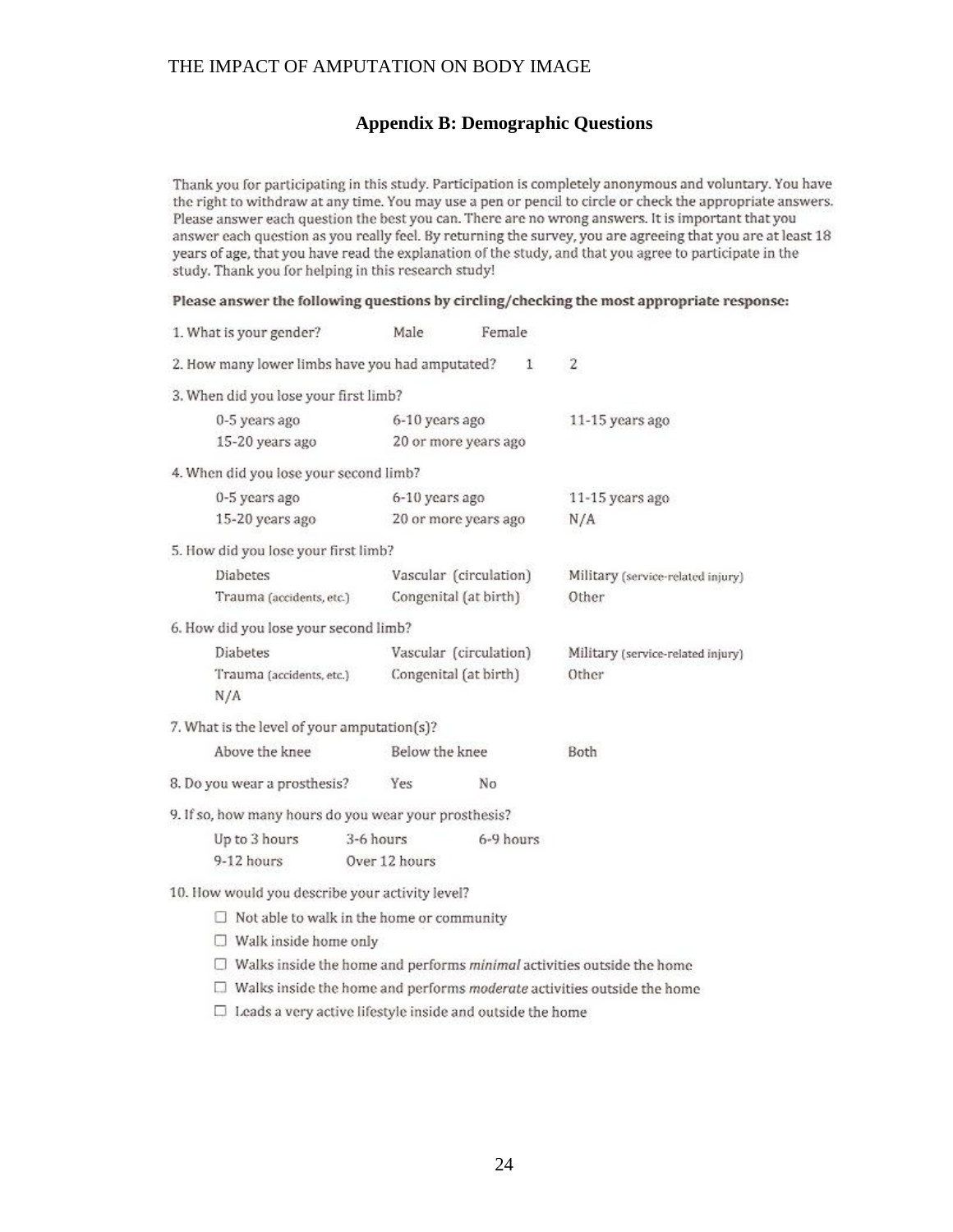### **Appendix C: Amputation Body Image Scale Questions**

The Amputee Body Image Scale is designed to measure how you see and feel about your body image. It is not a test so there are no right or wrong answers. Please answer each item as carefully and accurately as you can by placing the appropriate response beside each statement.

|                        | Responses              |
|------------------------|------------------------|
| $1 =$ None of the time | $4 =$ Most of the time |
| $2 =$ Rarely           | $5 =$ All of the time  |
| $3 =$ Some of the time |                        |

- 1. \_\_\_\_\_ Because I am an amputee, I feel more anxious about my physical appearance in social situations than when I am alone.
- 2. \_\_\_\_ I avoid wearing shorts in public because my prosthesis would be seen.
- $3.$ I like my overall physical appearance when wearing my prosthesis.
- 4. \_\_\_\_\_\_ It concerns me that the loss of my limb impairs my body's functional capabilities in various activities of daily living.
- 5. I avoid looking into a full-length mirror in order not to see my prosthesis.
- 6. \_\_\_\_\_Because I am an amputee, I feel anxious about my physical appearance on a daily basis.
- 7. I experience a phantom limb.
- 8. \_\_\_\_ Since losing my limb, it bothers me that I no longer conform to society's ideal of normal appearance.
- 9. \_\_\_\_\_ It concerns me that the loss of my limb impairs my ability to protect myself from harm.
- 10. When I am not wearing my prosthesis, I avoid situations where my physical appearance can be evaluated by others (e.g., avoid social situations, swimming pool or beach activities, physical intimacy).
- 11. The loss of my limb makes me think of myself as disabled.
- 12. I like my physical appearance when not wearing my prosthesis.
- 13. When I am walking, people notice my limp.
- 14. When I am wearing my prosthesis, I avoid situation where my physical appearance can be evaluated by others (e.g., avoid any social situations, swimming pool or beach activities, physical intimacy).
- 15. People treat me as disabled.
- 16. I like the appearance of my residual limb.
- 17. I wear baggy clothing in an attempt to hide my prosthesis.
- 18. I feel I must have four normal limbs to be physically attractive.
- 19. \_\_\_\_\_ It is important that the size of my prosthesis and remaining anatomy of the affected limb are the same size as the other limb.
- 20. 1 avoid looking into a full-length mirror in order not to see my residual limb.

Thank you for participating in this study! Your responses will help researchers better understand how amputees feel regarding their body image and also increase healthcare professionals' knowledge about the psychological effects on a person who has lost one or more limbs. Please return in the postage paid envelope provided.